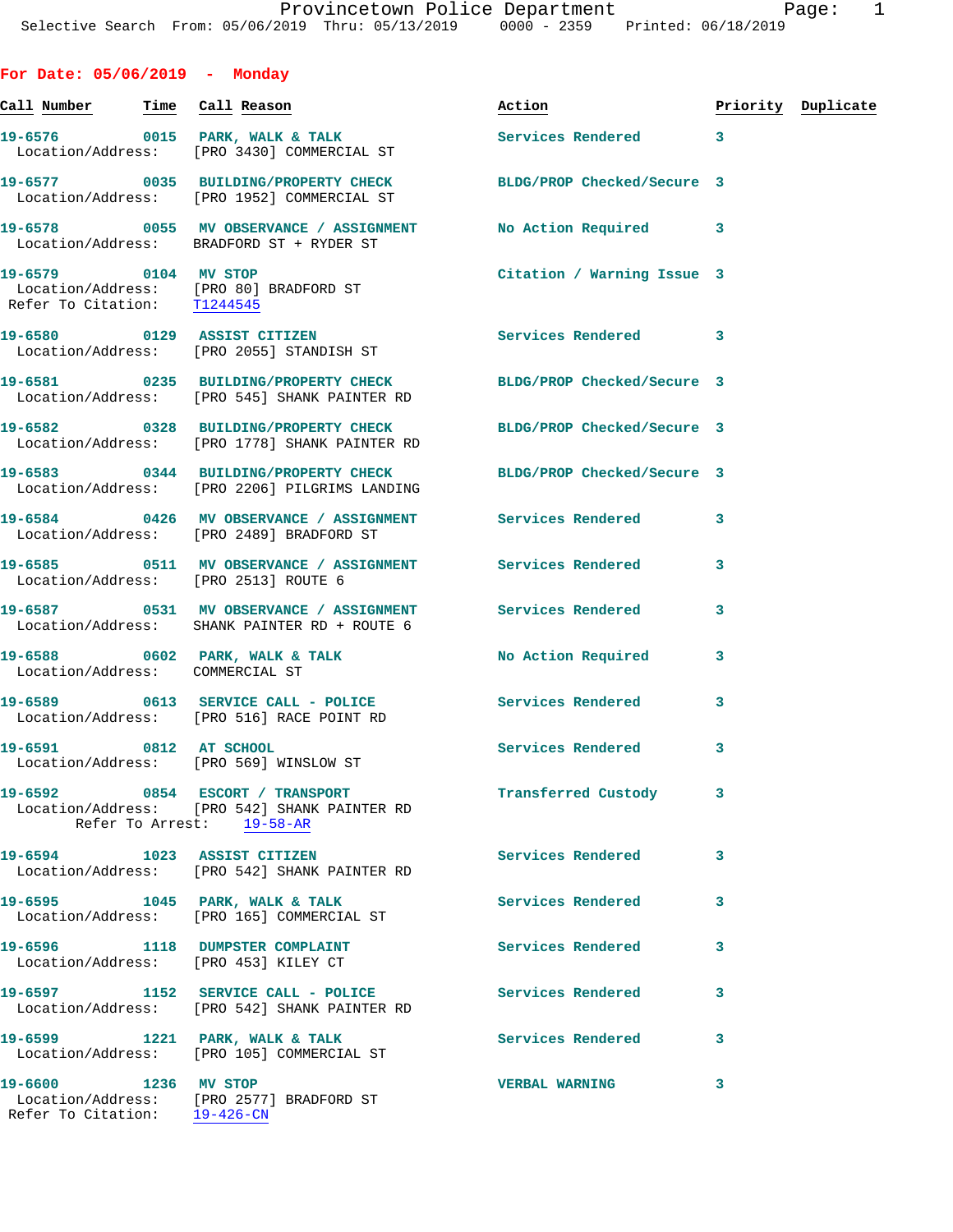| 19-0001 1353 ASSIST CITIZEN<br>Location/Address: PROVINCELANDS RD                                                  |                                                                                                            | services kendered        |                |
|--------------------------------------------------------------------------------------------------------------------|------------------------------------------------------------------------------------------------------------|--------------------------|----------------|
| 19-6602 1413 ANIMAL CALL<br>Location/Address: [PRO 2519] ROUTE 6                                                   |                                                                                                            | Services Rendered        | $\overline{2}$ |
| 19-6603 1430 MV STOP<br>Refer To Citation: 19-427-CN                                                               | Location/Address: [PRO 3670] SHANK PAINTER RD                                                              | <b>VERBAL WARNING</b>    | 3              |
| Location/Address: [PRO 569] WINSLOW ST                                                                             | 19-6604 1451 SERVICE CALL - POLICE Services Rendered                                                       |                          | 3              |
| Location/Address: ROUTE 6 + SNAIL RD                                                                               | 19-6605 1513 MV OBSERVANCE / ASSIGNMENT Services Rendered 3                                                |                          |                |
|                                                                                                                    | 19-6606 1521 MV DISABLED<br>Location/Address: ROUTE 6 + CONWELL ST                                         | SPOKEN TO                | $\mathbf{2}$   |
| 19-6607 1529 LOST PROPERTY                                                                                         | Location/Address: [PRO 3296] SHANK PAINTER RD                                                              | SPOKEN TO                | 3              |
|                                                                                                                    | 19-6608 1534 LOST PROPERTY<br>Location/Address: [PRO 155] COMMERCIAL ST                                    | SPOKEN TO                | 3              |
|                                                                                                                    | 19-6609 1539 BUILDING/PROPERTY CHECK<br>Location/Address: [PRO 3259] MACMILLAN WHARF                       | <b>Services Rendered</b> | 3              |
| Location: WEST ROAM                                                                                                | 19-6610 1556 PARK, WALK & TALK                                                                             | <b>Services Rendered</b> | 3              |
|                                                                                                                    | 19-6611 1604 SUSPICIOUS ACTIVITY<br>Location/Address: [PRO 2181] SHIPS WAY RD                              | SPOKEN TO                | $\mathbf{2}$   |
| 19-6613 1651 MV STOP<br>Location/Address: [PRO 495] NELSON AVE<br>Refer To Citation: $\frac{19-428-CN}{19-428-CN}$ |                                                                                                            | <b>VERBAL WARNING</b>    | 3              |
| 19-6615 1723 ANIMAL CALL<br>Location/Address: RACE POINT RD                                                        |                                                                                                            | Could Not Locate         | $\mathbf{2}$   |
| Location/Address: [PRO 3440] ROUTE 6                                                                               | 19-6616 1830 MV OBSERVANCE / ASSIGNMENT Services Rendered 3                                                |                          |                |
| 19-6617 1830 MV STOP<br>Location/Address: ROUTE 6<br>Refer To Citation: 19-429-CN                                  |                                                                                                            | <b>VERBAL WARNING</b>    | 3              |
| 19-6618 1917 MV DISABLED<br>Location/Address: PROVINCELANDS RD                                                     |                                                                                                            | Services Rendered        | $\mathbf{2}$   |
| 19-6619 1939 LOST PROPERTY                                                                                         | Location/Address: [PRO 539] SHANK PAINTER RD                                                               | SPOKEN TO                | 3              |
| 19-6620 1959 TRESPASS                                                                                              | Location/Address: [PRO 3443] COMMERCIAL ST                                                                 | Services Rendered        | $\mathbf{2}$   |
|                                                                                                                    | 19-6621 2006 MV OBSERVANCE / ASSIGNMENT Services Rendered<br>Location/Address: [PRO 3296] SHANK PAINTER RD |                          | 3              |
| 19-6623 2111 MV STOP                                                                                               | Location/Address: [PRO 3523] BRADFORD ST<br>Refer To Citation: 19-430-CN                                   | <b>VERBAL WARNING</b>    | 3              |
|                                                                                                                    | 19-6622 2112 MV OBSERVANCE / ASSIGNMENT VERBAL WARNING<br>Location/Address: [PRO 2577] BRADFORD ST         |                          | 3              |
|                                                                                                                    | 19-6624 2143 BUILDING/PROPERTY CHECK<br>Location/Address: [PRO 2181] SHIPS WAY RD                          | Services Rendered        | 3              |
| 19-6625                                                                                                            | 2310 COMPLAINT - GENERAL                                                                                   | <b>SPOKEN TO</b>         | 3              |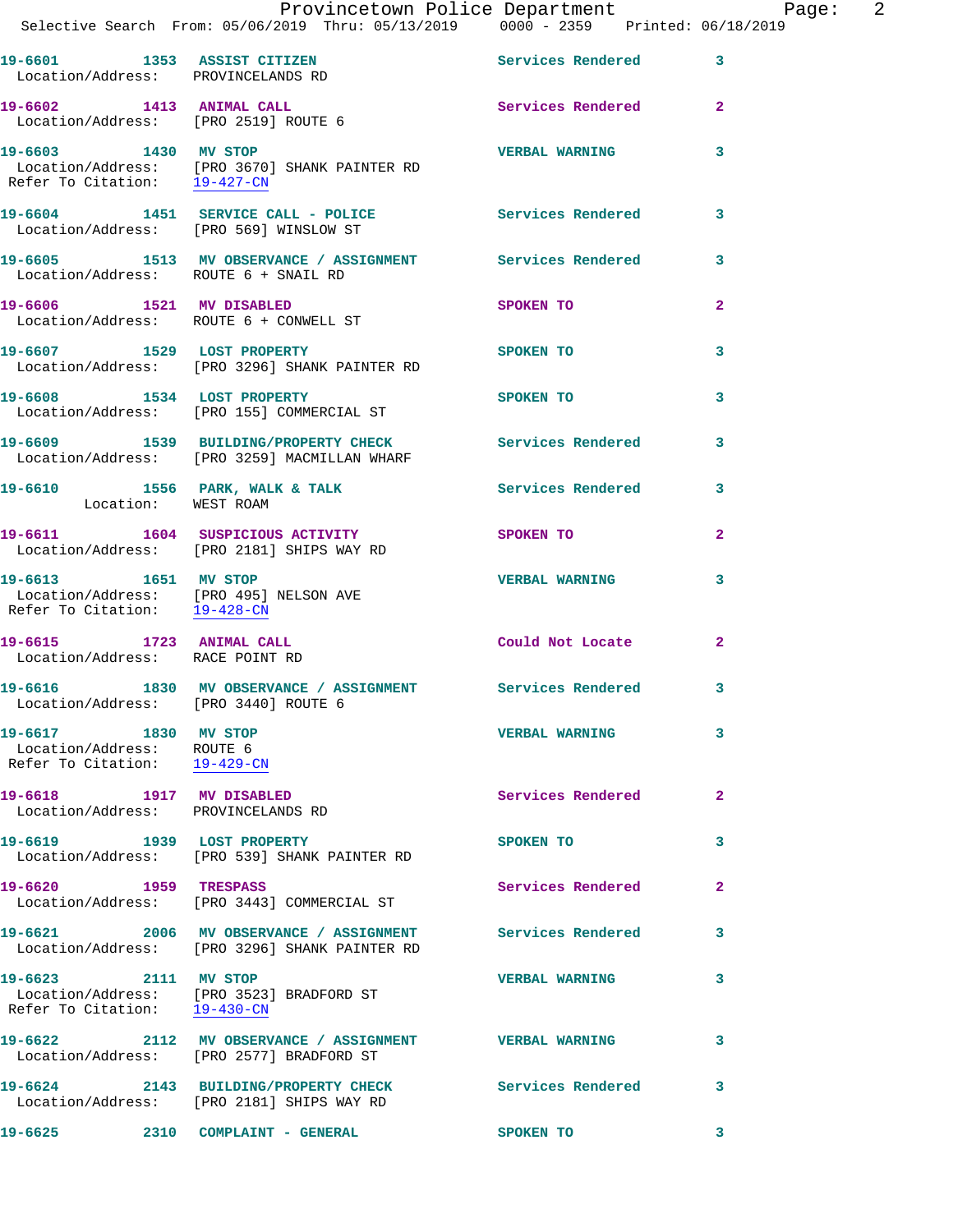|                                                                | Provincetown Police Department Page: 3<br>Selective Search From: 05/06/2019 Thru: 05/13/2019   0000 - 2359   Printed: 06/18/2019 |                           |              |
|----------------------------------------------------------------|----------------------------------------------------------------------------------------------------------------------------------|---------------------------|--------------|
|                                                                | Location/Address: [PRO 926] FRANKLIN ST                                                                                          |                           |              |
| 19-6627 2335 BAR CHECK                                         | Location/Address: [PRO 3443] COMMERCIAL ST                                                                                       | Services Rendered 3       |              |
|                                                                | 19-6626 2337 PARK, WALK & TALK<br>Location/Address: [PRO 105] COMMERCIAL ST                                                      | Services Rendered         | $\mathbf{3}$ |
| 19-6628 2337 BAR CHECK                                         | Location/Address: [PRO 399] COMMERCIAL ST                                                                                        | Services Rendered 3       |              |
|                                                                | 19-6629 2339 BAR CHECK<br>Location/Address: [PRO 2737] COMMERCIAL ST                                                             | Services Rendered         | 3            |
| 19-6630 2351 BAR CHECK                                         | Location/Address: [PRO 484] MASONIC PL                                                                                           | Services Rendered 3       |              |
| 19-6631 2354 BAR CHECK<br>Location/Address: [PRO 80] CARVER ST |                                                                                                                                  | Services Rendered 3       |              |
| For Date: $05/07/2019$ - Tuesday                               |                                                                                                                                  |                           |              |
|                                                                | 19-6632 0009 MV OBSERVANCE / ASSIGNMENT Services Rendered 3<br>Location/Address: [PRO 3222] ALDEN ST                             |                           |              |
|                                                                | 19-6633 0010 DISTURBANCE - FIGHT / ARGUMENT SPOKEN TO<br>Location/Address: [PRO 3443] COMMERCIAL ST                              |                           | $\mathbf{1}$ |
|                                                                | 19-6634 0039 PARK, WALK & TALK<br>Location: [PRO 3431] LOPES SQUARE                                                              | Services Rendered 3       |              |
|                                                                | 19-6635 0110 MV OBSERVANCE / ASSIGNMENT Services Rendered<br>Location/Address: RYDER ST + BRADFORD ST                            |                           | 3            |
|                                                                | 19-6636 0134 MV OBSERVANCE / ASSIGNMENT Services Rendered 3<br>Location/Address: [PRO 2489] BRADFORD ST                          |                           |              |
|                                                                | 19-6637 0156 BUILDING/PROPERTY CHECK Services Rendered<br>Location/Address: [PRO 3259] MACMILLAN WHARF                           |                           | 3            |
|                                                                | 19-6638 0222 BUILDING/PROPERTY CHECK BLDG/PROP Checked/Secure 3<br>Location/Address: [PRO 2540] RACE POINT RD                    |                           |              |
|                                                                | 19-6639 				0258 BUILDING/PROPERTY CHECK 					BLDG/PROP Checked/Secure 3<br>Location/Address: [PRO 545] SHANK PAINTER RD         |                           |              |
|                                                                | 19-6640 0302 BUILDING/PROPERTY CHECK BLDG/PROP Checked/Secure 3<br>Location/Address: [PRO 1778] SHANK PAINTER RD                 |                           |              |
| Location/Address: [PRO 521] ROUTE 6                            | 19-6641 0417 BUILDING/PROPERTY CHECK Services Rendered 3                                                                         |                           |              |
|                                                                | 19-6642 0446 MV OBSERVANCE / ASSIGNMENT Services Rendered 3<br>Location/Address: [PRO 2521] ROUTE 6                              |                           |              |
|                                                                | 19-6643 0532 BUILDING/PROPERTY CHECK BLDG/PROP Checked/Secure 3<br>Location/Address: [PRO 99] COMMERCIAL ST                      |                           |              |
|                                                                | 19-6644 0556 PARK, WALK & TALK<br>Location/Address: [PRO 516] RACE POINT RD                                                      | Services Rendered 3       |              |
|                                                                | 19-6645 0559 MEDICAL EMERGENCY<br>Location/Address: [PRO 3670] SHANK PAINTER RD                                                  | Transported to Hospital 1 |              |
|                                                                | 19-6646 0625 PARK, WALK & TALK<br>Location/Address: [PRO 2500] COMMERCIAL ST                                                     | Services Rendered 3       |              |
|                                                                | 19-6647 0757 PARK, WALK & TALK<br>Location: [PRO 3431] LOPES SQUARE                                                              | <b>Services Rendered</b>  | 3            |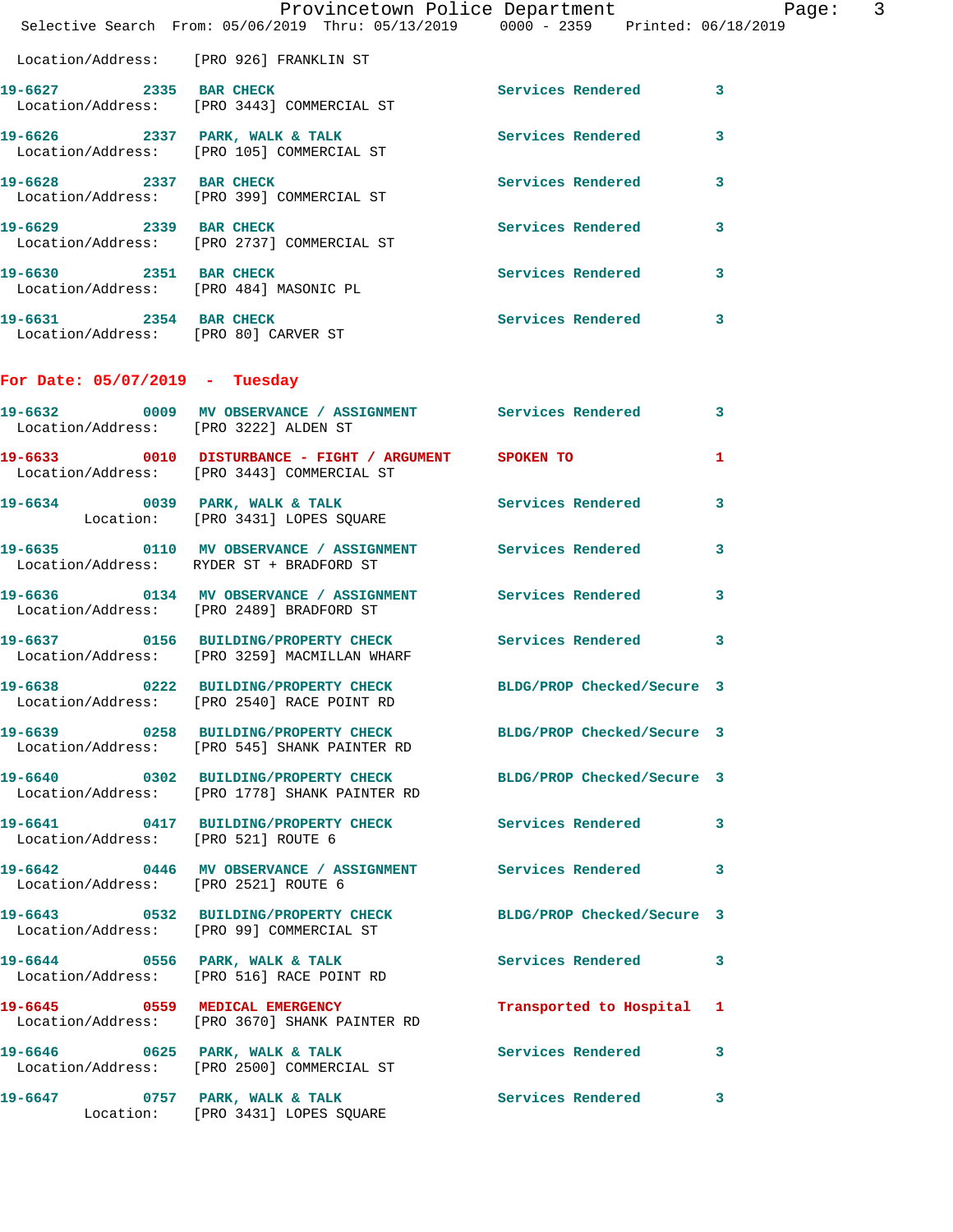|                                                                  | Provincetown Police Department Page: 4<br>Selective Search From: 05/06/2019 Thru: 05/13/2019   0000 - 2359   Printed: 06/18/2019 |                            |                |
|------------------------------------------------------------------|----------------------------------------------------------------------------------------------------------------------------------|----------------------------|----------------|
|                                                                  | 19-6648 0809 PARK, WALK & TALK Services Rendered 3<br>Location/Address: [PRO 569] WINSLOW ST                                     |                            |                |
|                                                                  | 19-6649 0821 BUILDING/PROPERTY CHECK BLDG/PROP Checked/Secure 3<br>Location/Address: [PRO 2500] COMMERCIAL ST                    |                            |                |
|                                                                  | 19-6650 0826 ASSIST WILD CARE<br>Location/Address: [PRO 2356] STANDISH ST                                                        | Services Rendered 3        |                |
| Location/Address: HENSCHE LN                                     | 19-6651 0839 ALARM - GENERAL                                                                                                     | False Alarm 1              |                |
|                                                                  | 19-6653 0943 BUILDING/PROPERTY CHECK BLDG/PROP Checked/Secure 3<br>Location/Address: [PRO 3317] CEMETERY RD                      |                            | -1             |
|                                                                  | 19-6655 1004 MEDICAL EMERGENCY<br>Location/Address: [PRO 3430] COMMERCIAL ST                                                     | Services Rendered 1        |                |
|                                                                  | 19-6656 1018 HARASSMENT / THREATS Services Rendered 2<br>Location/Address: [PRO 1429] SANDY HILL LN                              |                            |                |
|                                                                  | 19-6657 1110 ASSIST CITIZEN<br>Location/Address: [PRO 3252] COMMERCIAL ST                                                        | Services Rendered 3        |                |
|                                                                  | 19-6658 1141 LOST MONEY BAG<br>Location/Address: [PRO 3430] COMMERCIAL ST                                                        | Services Rendered 3        |                |
|                                                                  | 19-6660 1146 FOLLOW UP<br>Location/Address: [PRO 1429] SANDY HILL LN                                                             | FOLLOW UP NOTES            | $\overline{2}$ |
|                                                                  | 19-6659 1151 BUILDING/PROPERTY CHECK BLDG/PROP Checked/Secure 3<br>Location/Address: [PRO 519] RACE POINT RD                     |                            |                |
|                                                                  | 19-6662 1248 SERVICE CALL - POLICE<br>Location/Address: [PRO 1405] NELSON AVE                                                    | No Action Required 3       |                |
|                                                                  | 19-6663 1307 LOST PHONE/BOOK<br>Location/Address: [PRO 542] SHANK PAINTER RD                                                     | Services Rendered 3        |                |
|                                                                  | 19-6664 1309 PET PANTRY<br>Location/Address: [PRO 3296] SHANK PAINTER RD                                                         | Services Rendered 3        |                |
|                                                                  | 19-6665 1330 PARK, WALK & TALK<br>Location/Address: [PRO 204] COMMERCIAL ST                                                      | Services Rendered 3        |                |
| 19-6666 1348 MV STOP<br>Refer To Citation: T1244239              | Location/Address: LAW ST + COMMERCIAL ST                                                                                         | Citation / Warning Issue 3 |                |
|                                                                  | 19-6667 1500 MV OBSERVANCE / ASSIGNMENT Services Rendered 3<br>Location/Address: [PRO 537] SHANK PAINTER RD                      |                            |                |
|                                                                  | 19-6668 1512 TRESPASS<br>Location/Address: [PRO 2181] SHIPS WAY RD                                                               | Services Rendered          | $\mathbf{2}$   |
|                                                                  | 19-6670 1612 PARK, WALK & TALK<br>Location/Address: [PRO 105] COMMERCIAL ST                                                      | Services Rendered 3        |                |
| 19-6671 1637 MV STOP<br>Refer To Citation: 19-431-CN             | Location/Address: [PRO 4140] COMMERCIAL ST                                                                                       | <b>VERBAL WARNING</b>      | 3              |
| 19-6672 1702 MV COMPLAINT                                        | Location/Address: [PRO 2483] COMMERCIAL ST                                                                                       | Services Rendered          | $\mathbf{2}$   |
| 19-6673 1730 MV DISABLED<br>Location/Address: [PRO 2479] ROUTE 6 |                                                                                                                                  | Services Rendered          | $\mathbf{2}$   |
|                                                                  | 19-6674 1852 MV OBSERVANCE / ASSIGNMENT<br>Location/Address: [PRO 3296] SHANK PAINTER RD                                         | Services Rendered          | 3              |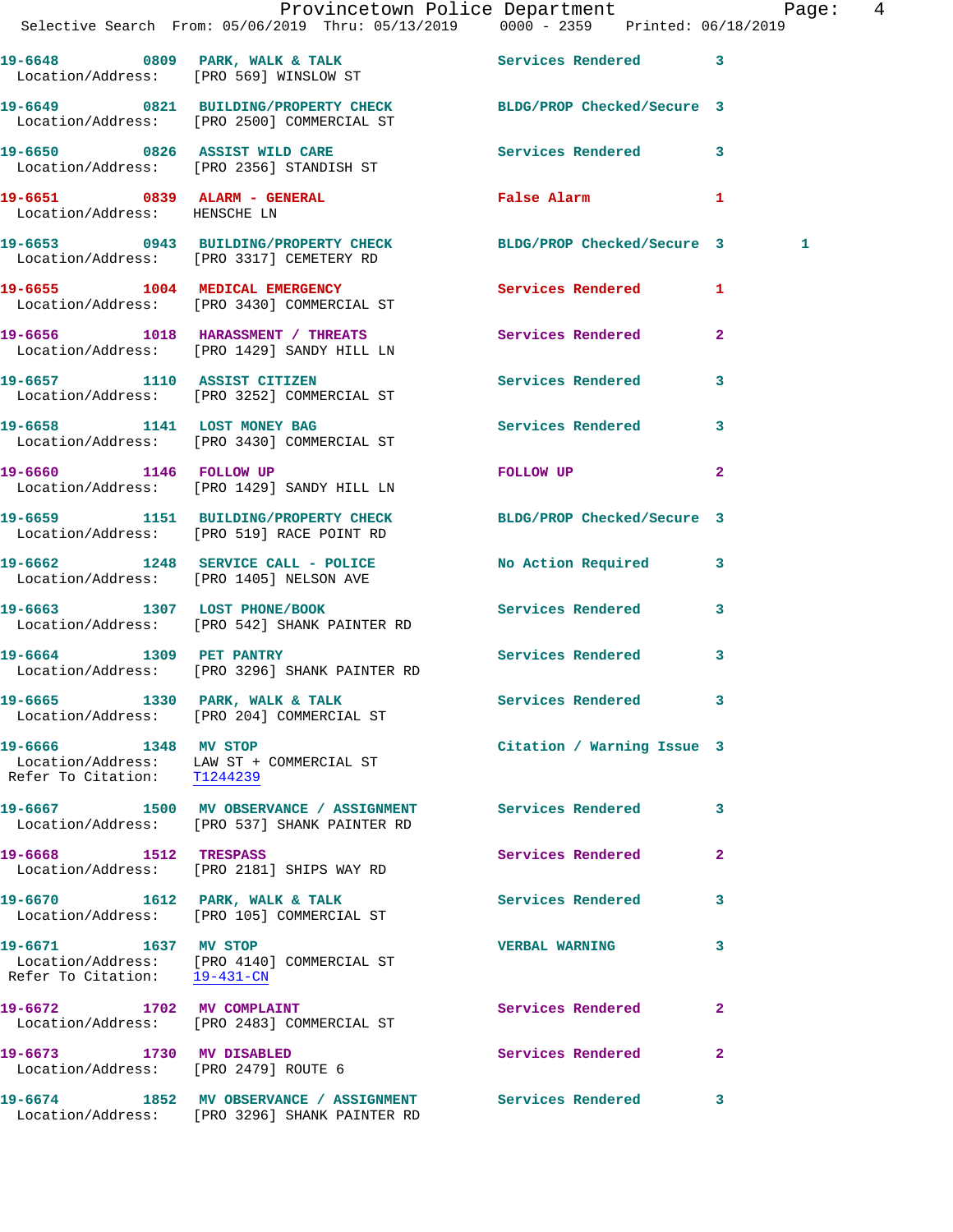|                                                       | Provincetown Police Department Page: 5<br>Selective Search From: 05/06/2019 Thru: 05/13/2019   0000 - 2359   Printed: 06/18/2019                 |                            |              |  |
|-------------------------------------------------------|--------------------------------------------------------------------------------------------------------------------------------------------------|----------------------------|--------------|--|
|                                                       | 19-6675 1952 MV OBSERVANCE / ASSIGNMENT Services Rendered 3                                                                                      |                            |              |  |
|                                                       | Location/Address: BRADFORD ST + PEARL ST<br>19-6676 2050 BUILDING/PROPERTY CHECK Services Rendered 3<br>Location/Address: [PRO 2493] BRADFORD ST |                            |              |  |
|                                                       | 19-6677 2053 BUILDING/PROPERTY CHECK Services Rendered 3<br>Location/Address: [PRO 2494] BRADFORD ST                                             |                            |              |  |
|                                                       | 19-6678 2053 MEDICAL EMERGENCY<br>Location/Address: [PRO 1892] SHANK PAINTER RD                                                                  | Transported to Hospital 1  |              |  |
|                                                       | 19-6679 2106 BUILDING/PROPERTY CHECK Services Rendered 3<br>Location/Address: [PRO 519] RACE POINT RD                                            |                            |              |  |
|                                                       | 19-6680 2109 COMPLAINT - GENERAL Peace Restored Eocation/Address: [PRO 1086] PRINCE ST                                                           |                            | $\mathbf{3}$ |  |
|                                                       | 19-6681 2323 BUILDING/PROPERTY CHECK Services Rendered 3<br>Location/Address: [PRO 3259] MACMILLAN WHARF                                         |                            |              |  |
| For Date: $05/08/2019$ - Wednesday                    |                                                                                                                                                  |                            |              |  |
|                                                       | 19-6684 0010 BAR CHECK Services Rendered 3<br>Location/Address: [PRO 3443] COMMERCIAL ST                                                         |                            |              |  |
|                                                       | 19-6683 0012 MV OBSERVANCE / ASSIGNMENT Services Rendered 3<br>Location/Address: SHANK PAINTER RD + CAPTAIN BERTIES WAY                          |                            |              |  |
|                                                       | 19-6685 0012 BAR CHECK<br>Location/Address: [PRO 399] COMMERCIAL ST                                                                              | Services Rendered 3        |              |  |
|                                                       | 19-6682 0013 PARK, WALK & TALK 3 Services Rendered 3<br>Location/Address: [PRO 105] COMMERCIAL ST                                                |                            |              |  |
|                                                       | 19-6686 0045 BUILDING/PROPERTY CHECK BLDG/PROP Checked/Secure 3<br>Location/Address: [PRO 530] SHANK PAINTER RD                                  |                            |              |  |
|                                                       | 19-6688 0055 BUILDING/PROPERTY CHECK BLDG/PROP Checked/Secure 3<br>Location/Address: [PRO 3430] COMMERCIAL ST                                    |                            |              |  |
| Location/Address: [PRO 60] BRADFORD ST                | 19-6689 0115 BUILDING/PROPERTY CHECK                                                                                                             | BLDG/PROP Checked/Secure 3 |              |  |
|                                                       | 19-6691 0120 BUILDING/PROPERTY CHECK BLDG/PROP Checked/Secure 3<br>Location/Address: [PRO 204] COMMERCIAL ST                                     |                            |              |  |
| 19-6690 0121 HAZARDS<br>Location/Address: BRADFORD ST |                                                                                                                                                  | Services Rendered 2        |              |  |
|                                                       | 19-6692 0158 MV OBSERVANCE / ASSIGNMENT Services Rendered 3<br>Location/Address: [PRO 2489] BRADFORD ST                                          |                            |              |  |
|                                                       | 19-6693 0232 BUILDING/PROPERTY CHECK BLDG/PROP Checked/Secure 3<br>Location/Address: [PRO 512] PRINCE ST                                         |                            |              |  |
|                                                       | 19-6694 0301 BUILDING/PROPERTY CHECK<br>Location/Address: [PRO 379] COMMERCIAL ST                                                                | BLDG/PROP Checked/Secure 3 |              |  |
|                                                       | 19-6695 0322 BUILDING/PROPERTY CHECK BLDG/PROP Checked/Secure 3<br>Location/Address: [PRO 517] RACE POINT RD                                     |                            |              |  |
|                                                       | 19-6696 0333 BUILDING/PROPERTY CHECK BLDG/PROP Checked/Secure 3<br>Location/Address: [PRO 515] RACE POINT RD                                     |                            |              |  |
|                                                       | 19-6697 0438 MEDICAL EMERGENCY<br>Location/Address: [PRO 901] COURT ST                                                                           | Transported to Hospital 1  |              |  |
|                                                       | 19-6698 0519 BUILDING/PROPERTY CHECK Services Rendered 3<br>Location/Address: [PRO 3318] CEMETERY RD                                             |                            |              |  |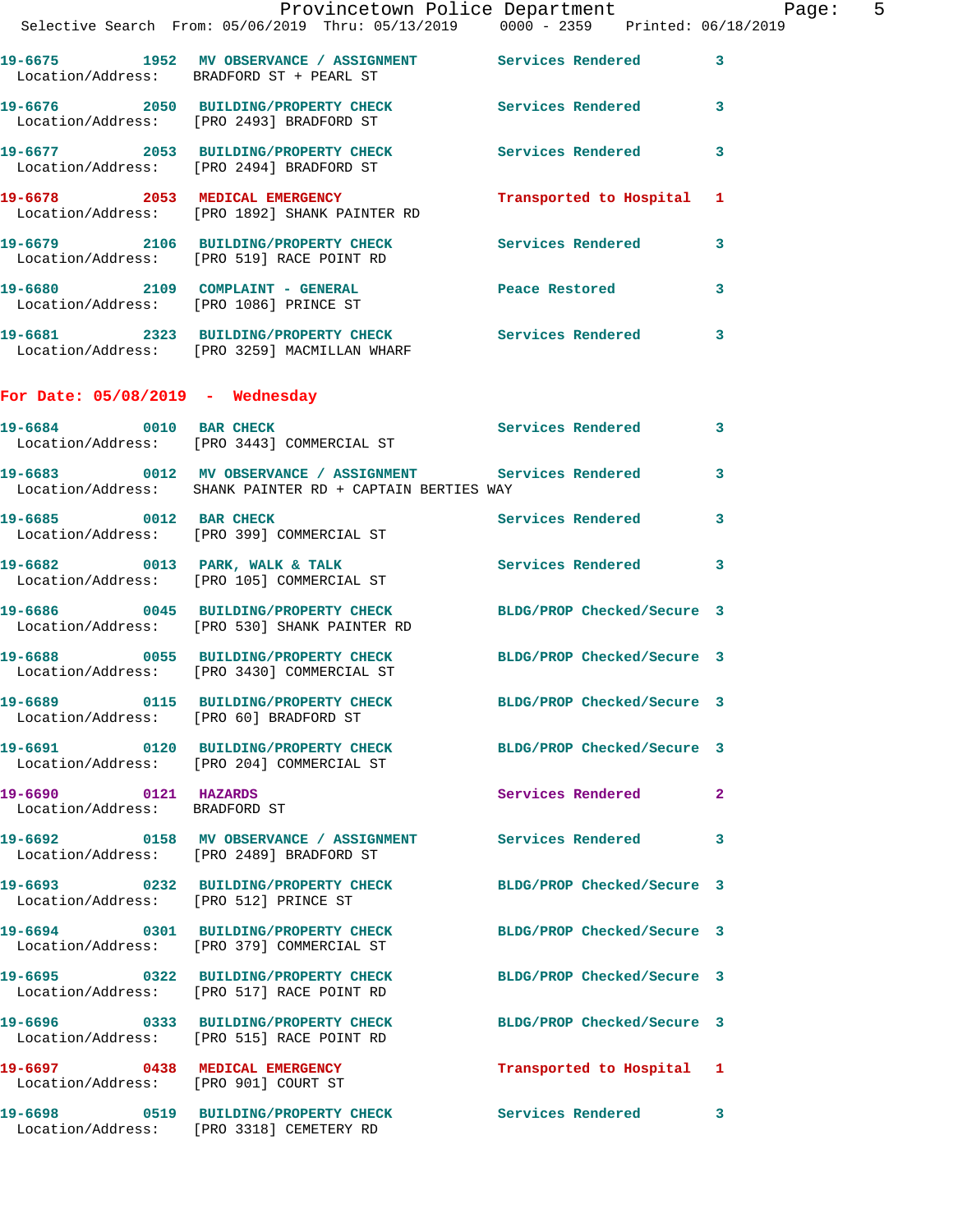|                                                                         | 19-6699 0522 BUILDING/PROPERTY CHECK<br>Location/Address: [PRO 3317] CEMETERY RD                                 | Services Rendered 3        |                            |
|-------------------------------------------------------------------------|------------------------------------------------------------------------------------------------------------------|----------------------------|----------------------------|
|                                                                         | 19-6700 0533 BUILDING/PROPERTY CHECK BLDG/PROP Checked/Secure 3<br>Location/Address: [PRO 1778] SHANK PAINTER RD |                            |                            |
|                                                                         | 19-6701 0541 PARK, WALK & TALK<br>Location/Address: [PRO 3259] MACMILLAN WHARF                                   | Services Rendered          | 3                          |
|                                                                         | 19-6709 0700 BUILDING/PROPERTY CHECK<br>Location/Address: [PRO 3430] COMMERCIAL ST                               | Services Rendered 3        |                            |
| 19-6702 0712 ANIMAL CALL                                                | Location/Address: [PRO 542] SHANK PAINTER RD                                                                     | Referred to Other Agency 2 |                            |
| Location/Address: [PRO 3287] ROUTE 6                                    | 19-6703 0750 BUILDING/PROPERTY CHECK BLDG/PROP Checked/Secure 3                                                  |                            |                            |
|                                                                         | 19-6704 0752 PARKING COMPLAINT<br>Location/Address: [PRO 3456] RYDER ST EXT                                      | SPOKEN TO                  | 3                          |
| Location/Address: [PRO 569] WINSLOW ST                                  | 19-6706 0814 SERVICE CALL - POLICE Services Rendered                                                             |                            | 3                          |
|                                                                         | 19-6707 0847 MEDICAL EMERGENCY<br>Location/Address: MECHANIC ST + COMMERCIAL ST                                  | <b>PATIENT REFUSAL</b>     | 1                          |
|                                                                         | 19-6708 0938 PARKING COMPLAINT<br>Location/Address: GOSNOLD ST + COMMERCIAL ST                                   | <b>GONE ON ARRIVAL</b>     | 3                          |
| 19-6710 0949 ANIMAL CALL                                                | Location/Address: [PRO 106] COMMERCIAL ST                                                                        | Could Not Locate           | $\mathbf{2}$               |
| Location/Address: [PRO 3440] ROUTE 6                                    | 19-6711 1013 MV OBSERVANCE / ASSIGNMENT Services Rendered                                                        |                            | 3                          |
| 19-6712 1134 LOST PROPERTY                                              | Location/Address: [PRO 542] SHANK PAINTER RD                                                                     | Services Rendered          | 3                          |
|                                                                         | 19-6713 1151 COMPLAINT - GENERAL<br>Location/Address: [PRO 126] COMMERCIAL ST                                    | SPOKEN TO                  | 3                          |
|                                                                         | 19-6714 1159 MEDICAL EMERGENCY<br>Location/Address: [PRO 440] HARRY KEMP WAY                                     | Transported to Hospital 1  |                            |
|                                                                         | 19-6715 1213 PARK, WALK & TALK<br>Location/Address: [PRO 488] MAYFLOWER ST                                       | Services Rendered          | 3                          |
| 19-6716 1257 TRAFFIC CONTROL                                            | Location/Address: BRADFORD ST + PEARL ST                                                                         | Services Rendered 3        |                            |
|                                                                         | 19-6717 1308 BUILDING/PROPERTY CHECK<br>Location/Address: [PRO 3259] MACMILLAN WHARF                             | Services Rendered          | 3                          |
|                                                                         | 19-6719 1454 SERVICE CALL - POLICE<br>Location/Address: [PRO 488] MAYFLOWER ST                                   | Services Rendered 3        |                            |
|                                                                         | 19-6720 1459 FLIGHT COVERAGE<br>Location/Address: [PRO 516] RACE POINT RD                                        | <b>Services Rendered</b>   | $\mathbf{3}$               |
|                                                                         | 19-6721 1511 DISTURBANCE - FIGHT / ARGUMENT Services Rendered<br>Location/Address: COMMERCIAL ST + ANTHONY ST    |                            | $\mathbf{1}$               |
| 19-6725 1602 MEDICAL EMERGENCY<br>Location/Address: [PRO 3222] ALDEN ST |                                                                                                                  | Transported to Hospital 1  |                            |
|                                                                         | 19-6724 1607 PARK, WALK & TALK<br>Location/Address: [PRO 105] COMMERCIAL ST                                      | Services Rendered          | $\overline{\phantom{a}}$ 3 |
| 19-6726                                                                 | 1612 BUILDING/PROPERTY CHECK                                                                                     | BLDG/PROP Checked/Secure 3 |                            |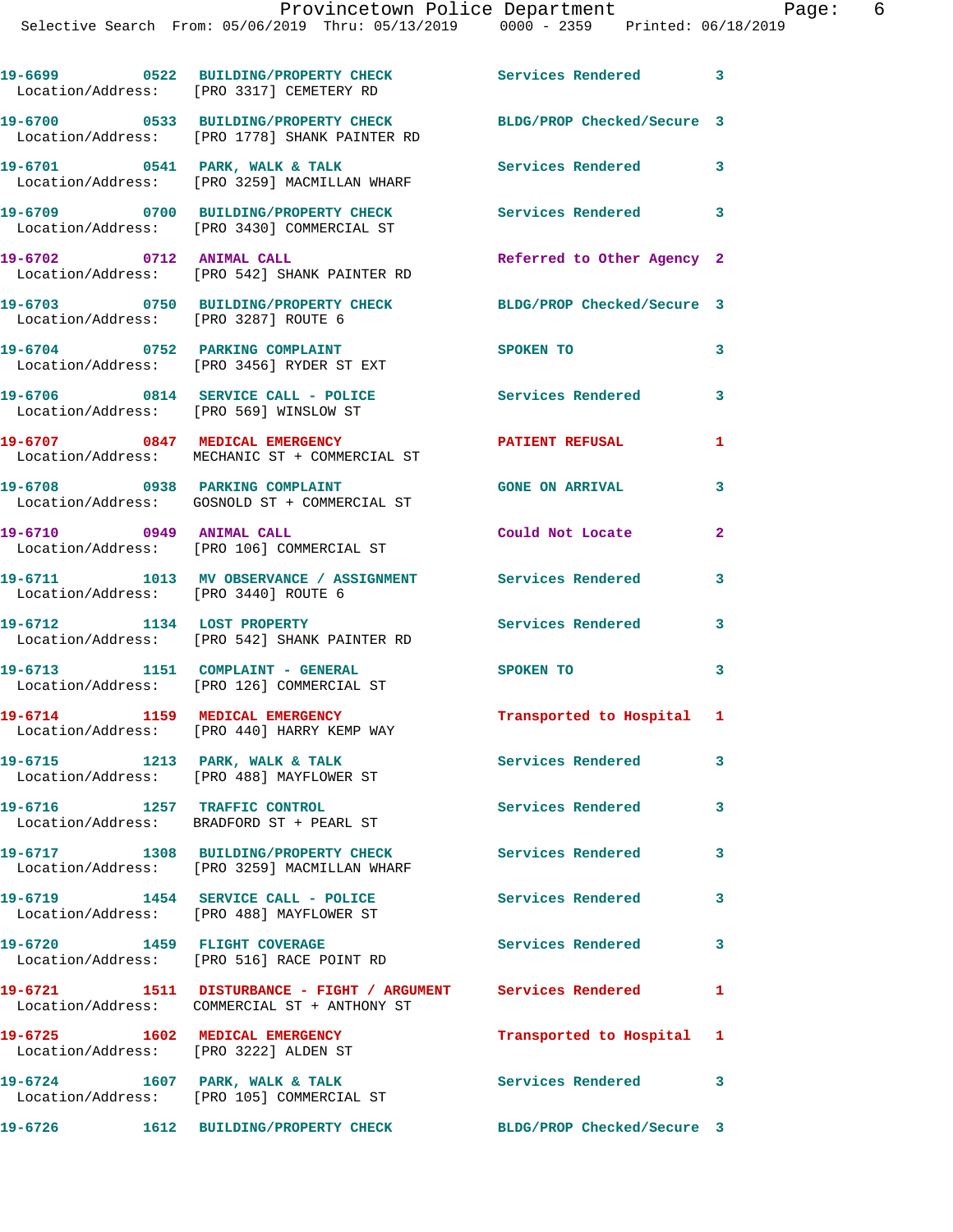|                                      | Provincetown Police Department Page: 7<br>Selective Search From: $05/06/2019$ Thru: $05/13/2019$ $0000 - 2359$ Printed: $06/18/2019$ |                            |              |
|--------------------------------------|--------------------------------------------------------------------------------------------------------------------------------------|----------------------------|--------------|
|                                      |                                                                                                                                      |                            |              |
|                                      | Location/Address: [PRO 2206] PILGRIMS LANDING                                                                                        |                            |              |
|                                      | 19-6727 1639 COMPLAINT - GENERAL SPOKEN TO<br>Location/Address: [PRO 285] COMMERCIAL ST                                              |                            | $\sim$ 3     |
|                                      | 19-6729 1741 COMPLAINT - GENERAL SPOKEN TO<br>Location/Address: [PRO 542] SHANK PAINTER RD                                           |                            | 3            |
|                                      | 19-6730 1804 ASSIST CITIZEN Services Rendered 3<br>Location/Address: [PRO 444] HIGH POLE HILL                                        |                            |              |
|                                      | 19-6731 1814 BUILDING/PROPERTY CHECK Services Rendered 3<br>Location/Address: [PRO 2483] COMMERCIAL ST                               |                            |              |
| Location/Address: [PRO 3440] ROUTE 6 | 19-6732 1829 MV OBSERVANCE / ASSIGNMENT Services Rendered 3                                                                          |                            |              |
|                                      | 19-6733 1911 MV STOP<br>Location/Address: [PRO 521] ROUTE 6<br>Refer To Citation: 19-432-CN                                          | VERBAL WARNING 3           |              |
|                                      | 19-6735 1926 BUILDING/PROPERTY CHECK Services Rendered<br>Location/Address: [PRO 526] RYDER ST EXT                                   |                            | 3            |
|                                      | 19-6736 1944 BUILDING/PROPERTY CHECK Services Rendered 3<br>Location/Address: [PRO 3317] CEMETERY RD                                 |                            |              |
|                                      | 19-6737 2311 MV STOP<br>Location/Address: BRADFORD ST + STANDISH ST<br>Refer To Citation: $\frac{19-433-CN}{2}$                      | <b>VERBAL WARNING</b>      | 3            |
| For Date: $05/09/2019$ - Thursday    |                                                                                                                                      |                            |              |
|                                      | 19-6738 0001 BUILDING/PROPERTY CHECK BLDG/PROP Checked/Secure 3<br>Location/Address: [PRO 530] SHANK PAINTER RD                      |                            |              |
|                                      | 19-6739 0007 PARK, WALK & TALK 3 Services Rendered 3<br>Location/Address: [PRO 105] COMMERCIAL ST                                    |                            |              |
|                                      | 19-6740 0008 BAR CHECK<br>Location/Address: [PRO 2737] COMMERCIAL ST                                                                 | Services Rendered          | $\mathbf{3}$ |
| 19-6741 0017 BAR CHECK               | Location/Address: [PRO 399] COMMERCIAL ST                                                                                            | BLDG/PROP Checked/Secure 3 |              |
|                                      | 19-6742 0021 MV OBSERVANCE / ASSIGNMENT Services Rendered 3<br>Location/Address: [PRO 37] BRADFORD ST                                |                            |              |
| 19-6743 0023 BAR CHECK               | Location/Address: [PRO 3443] COMMERCIAL ST                                                                                           | BLDG/PROP Checked/Secure 3 |              |
| Location/Address: COMMERCIAL ST      | 19-6744 0059 PARK, WALK & TALK                                                                                                       | Services Rendered 3        |              |
|                                      | 19-6745 0112 BUILDING/PROPERTY CHECK BLDG/PROP Checked/Secure 3<br>Location/Address: [PRO 2483] COMMERCIAL ST                        |                            |              |
|                                      | 19-6746 0122 MV OBSERVANCE / ASSIGNMENT Services Rendered 3<br>Location/Address: BRADFORD ST + RYDER ST                              |                            |              |
|                                      | 19-6748 0206 BUILDING/PROPERTY CHECK BLDG/PROP Checked/Secure 3<br>Location/Address: [PRO 175] COMMERCIAL ST                         |                            |              |
|                                      | 19-6749 0210 BUILDING/PROPERTY CHECK BLDG/PROP Checked/Secure 3<br>Location/Address: [PRO 182] COMMERCIAL ST                         |                            |              |

**19-6750 0238 MV OBSERVANCE / ASSIGNMENT Services Rendered 3**  Location/Address: CONWELL ST + ROUTE 6

**19-6751 0312 BUILDING/PROPERTY CHECK Services Rendered 3**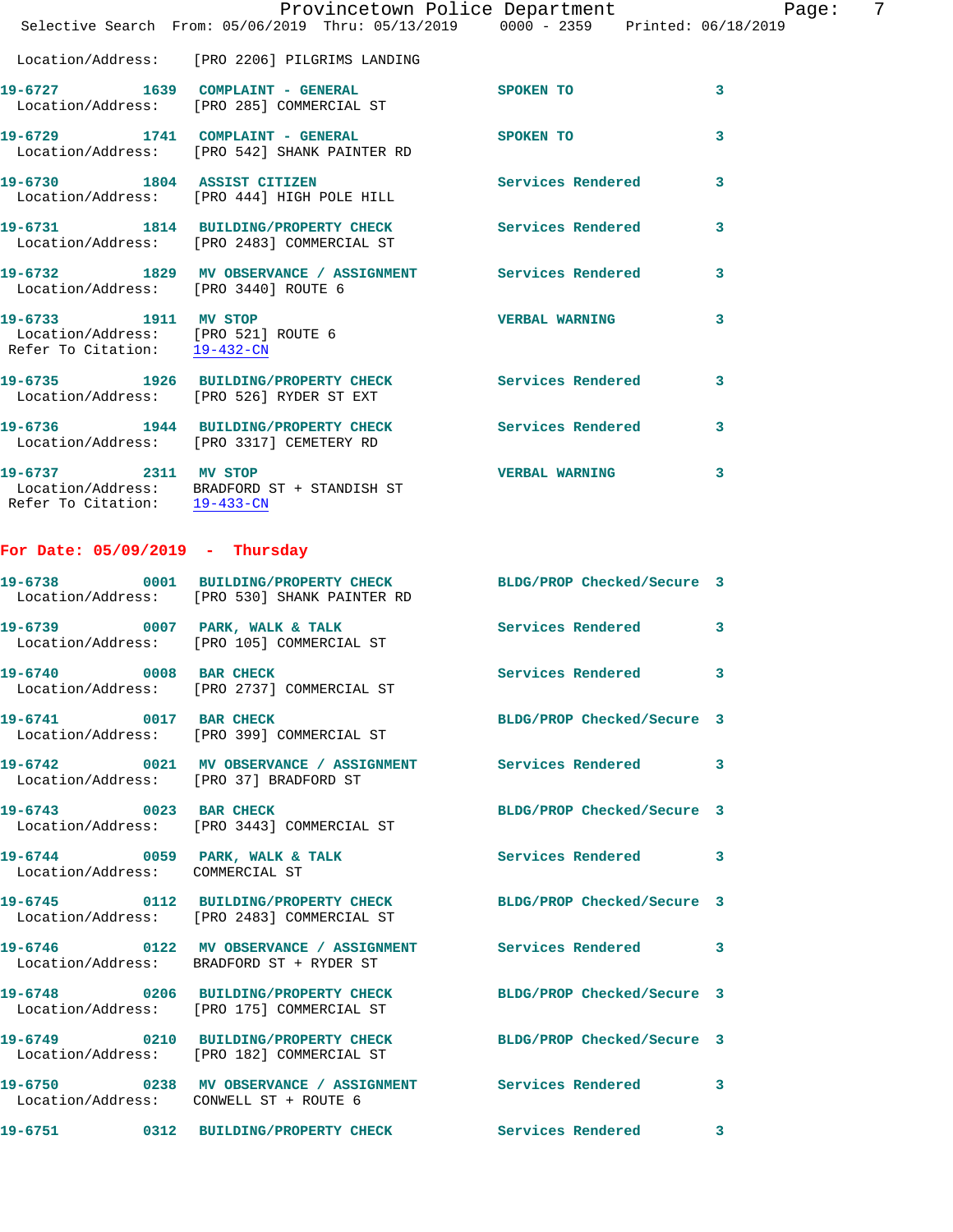|                                                                                   | Provincetown Police Department Page: 8<br>Selective Search From: 05/06/2019 Thru: 05/13/2019 0000 - 2359 Printed: 06/18/2019 |                       |              |
|-----------------------------------------------------------------------------------|------------------------------------------------------------------------------------------------------------------------------|-----------------------|--------------|
|                                                                                   | Location/Address: [PRO 3430] COMMERCIAL ST                                                                                   |                       |              |
|                                                                                   | 19-6752 0507 BUILDING/PROPERTY CHECK BLDG/PROP Checked/Secure 3<br>Location/Address: [PRO 447] JEROME SMITH RD               |                       |              |
|                                                                                   | 19-6753 0510 BUILDING/PROPERTY CHECK BLDG/PROP Checked/Secure 3<br>Location/Address: [PRO 3609] COMMERCIAL ST                |                       |              |
|                                                                                   | 19-6754 1012 PARK, WALK & TALK 1999 Services Rendered 3<br>Location/Address: [PRO 3259] MACMILLAN WHARF                      |                       |              |
|                                                                                   | 19-6755 1100 MV OBSERVANCE / ASSIGNMENT Services Rendered 3<br>Location/Address: [PRO 3440] ROUTE 6                          |                       |              |
|                                                                                   | 19-6757 1153 PARK, WALK & TALK (Services Rendered 3<br>Location/Address: [PRO 3870] COMMERCIAL ST                            |                       |              |
|                                                                                   | 19-6758 1205 SERVICE CALL - POLICE SPOKEN TO<br>  Location/Address: [PRO 348] COMMERCIAL ST                                  |                       | $\mathbf{3}$ |
| Refer To Accident: 19-25-AC<br>Refer To P/C: 19-56-AR                             | 19-6759 1259 FOLLOW UP<br>Location/Address: [PRO 783] CAPTAIN BERTIES WAY                                                    | SPOKEN TO             | $\mathbf{2}$ |
|                                                                                   | 19-6760 1306 PARKING COMPLAINT Services Rendered 3<br>Location/Address: [PRO 3456] RYDER ST EXT                              |                       |              |
|                                                                                   | 19-6761 1339 PARK, WALK & TALK SERVICES Rendered 3<br>Location/Address: [PRO 537] SHANK PAINTER RD                           |                       |              |
| Location/Address: ROUTE 6                                                         | 19-6763 1351 MV OBSERVANCE / ASSIGNMENT Services Rendered 3                                                                  |                       |              |
| 19-6764 1353 MV DISABLED<br>Location/Address: [PRO 521] ROUTE 6                   |                                                                                                                              | Services Rendered 2   |              |
|                                                                                   | 19-6765 1359 BUILDING/PROPERTY CHECK BLDG/PROP Checked/Secure 3<br>Location/Address: [PRO 2500] COMMERCIAL ST                |                       |              |
| Location/Address: [PRO 3287] ROUTE 6                                              | 19-6766 1431 BUILDING/PROPERTY CHECK BLDG/PROP Checked/Secure 3                                                              |                       |              |
| 19-6767 1442 ANIMAL CALL<br>Location/Address: RACE POINT RD                       |                                                                                                                              | SPOKEN TO             | $\mathbf{2}$ |
|                                                                                   | 19-6769 1459 SERVICE CALL - POLICE<br>Location/Address: [PRO 488] MAYFLOWER ST                                               | Services Rendered     | 3            |
|                                                                                   | 19-6771 1526 ASSIST CITIZEN<br>Location/Address: [PRO 269] COMMERCIAL ST                                                     | Services Rendered 3   |              |
| Location/Address: ROUTE 6 + SNAIL RD                                              | 19-6772 1540 MV OBSERVANCE / ASSIGNMENT No Action Required                                                                   |                       | $\mathbf{3}$ |
|                                                                                   | 19-6773 1544 PARK, WALK & TALK<br>Location/Address: [PRO 105] COMMERCIAL ST                                                  | Services Rendered 3   |              |
| 19-6774 1611 MV STOP<br>Location/Address: ROUTE 6<br>Refer To Citation: 19-434-CN |                                                                                                                              | <b>VERBAL WARNING</b> | 3            |
| Location/Address: WAREHAM ST                                                      | 19-6775 1655 BUILDING/PROPERTY CHECK Services Rendered                                                                       |                       | 3            |
|                                                                                   | 19-6776 1715 PARK, WALK & TALK<br>Location: [PRO 3431] LOPES SQUARE                                                          | Services Rendered 3   |              |
|                                                                                   | 19-6777 1757 BUILDING/PROPERTY CHECK Services Rendered<br>Location/Address: [PRO 2494] BRADFORD ST                           |                       | 3            |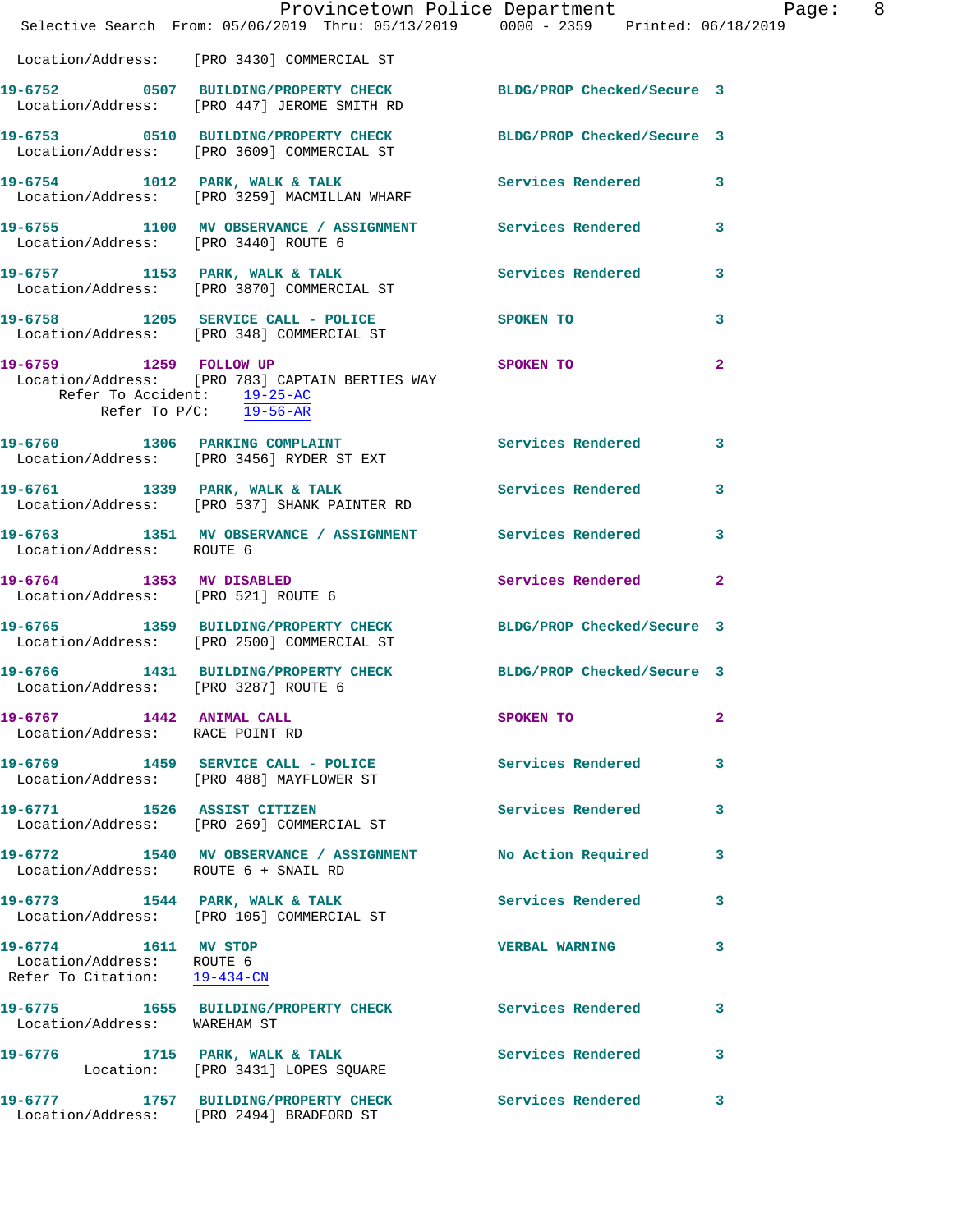|                                                                                                           | Provincetown Police Department<br>Selective Search From: 05/06/2019 Thru: 05/13/2019 0000 - 2359 Printed: 06/18/2019 |                       | 9<br>Page:   |
|-----------------------------------------------------------------------------------------------------------|----------------------------------------------------------------------------------------------------------------------|-----------------------|--------------|
|                                                                                                           | 19-6778 1800 BUILDING/PROPERTY CHECK Services Rendered 3<br>Location/Address: [PRO 3430] COMMERCIAL ST               |                       |              |
|                                                                                                           | 19-6779 1855 BUILDING/PROPERTY CHECK Services Rendered 3<br>Location/Address: [PRO 3259] MACMILLAN WHARF             |                       |              |
|                                                                                                           | 19-6781 2110 BUILDING/PROPERTY CHECK BLDG/PROP Checked/Secure 3<br>Location/Address: [PRO 537] SHANK PAINTER RD      |                       |              |
| 19-6782 2119 BAR CHECK<br>Location/Address: [PRO 80] CARVER ST                                            |                                                                                                                      | Services Rendered 3   |              |
|                                                                                                           | 19-6783 2144 ANIMAL CALL<br>Location/Address: [PRO 1349] COMMERCIAL ST                                               | Services Rendered     | $\mathbf{2}$ |
|                                                                                                           | 19-6784 2203 BUILDING/PROPERTY CHECK Services Rendered 3<br>Location/Address: [PRO 2977] COMMERCIAL ST               |                       |              |
|                                                                                                           | 19-6785 2213 BUILDING/PROPERTY CHECK BLDG/PROP Checked/Secure 3<br>Location/Address: [PRO 530] SHANK PAINTER RD      |                       |              |
|                                                                                                           | 19-6786 2226 COMPLAINT - GENERAL<br>Location/Address: [PRO 2219] COMMERCIAL ST                                       | Services Rendered 3   |              |
|                                                                                                           | 19-6787 2248 MEDICAL EMERGENCY Transported to Hospital 1 Location/Address: [PRO 80] CARVER ST                        |                       |              |
| Location/Address: ROUTE 6 + SNAIL RD                                                                      | 19-6788 2334 MV OBSERVANCE / ASSIGNMENT Services Rendered 3                                                          |                       |              |
|                                                                                                           | 19-6789 2341 MV OBSERVANCE / ASSIGNMENT Services Rendered<br>Location/Address: [PRO 2494] BRADFORD ST                |                       | 3            |
| 19-6790 2348 MV STOP<br>Location/Address: [PRO 2521] ROUTE 6<br>Refer To Citation: $\frac{19-435-CM}{29}$ |                                                                                                                      | <b>VERBAL WARNING</b> | 3            |
|                                                                                                           | 19-6791 2350 SERVICE CALL - POLICE Services Rendered 3<br>Location/Address: [PRO 699] AUNT SUKEYS WAY                |                       |              |
| For Date: $05/10/2019$ - Friday                                                                           |                                                                                                                      |                       |              |
|                                                                                                           | 19-6795 		 0123 BUILDING/PROPERTY CHECK Services Rendered 3                                                          |                       |              |

Location/Address: [PRO 3430] COMMERCIAL ST

**19-6797 0214 MV OBSERVANCE / ASSIGNMENT Services Rendered 3**  Location/Address: JOHNSON ST + BRADFORD ST

Location/Address: [PRO 1646] WINSLOW ST

Location/Address: [PRO 440] HARRY KEMP WAY

Location/Address: [PRO 2898] JEROME SMITH RD

Location/Address: ROUTE 6 + SHANK PAINTER RD

**19-6802 0324 BUILDING/PROPERTY CHECK BLDG/PROP Checked/Secure 3**  Location/Address: [PRO 516] RACE POINT RD

**19-6803 0458 BUILDING/PROPERTY CHECK BLDG/PROP Checked/Secure 3**  Location/Address: [PRO 444] HIGH POLE HILL

19-6805 0617 SERVICE CALL - POLICE 3 Services Rendered 3 Location/Address: [PRO 516] RACE POINT RD

19-6796 **0133 MV OBSERVANCE / ASSIGNMENT** Services Rendered 3

**19-6798 0227 BUILDING/PROPERTY CHECK BLDG/PROP Checked/Secure 3** 

**19-6799 0303 BUILDING/PROPERTY CHECK BLDG/PROP Checked/Secure 3** 

**19-6800 0311 BUILDING/PROPERTY CHECK BLDG/PROP Checked/Secure 3** 

**19-6806 0708 BUILDING/PROPERTY CHECK BLDG/PROP Checked/Secure 3**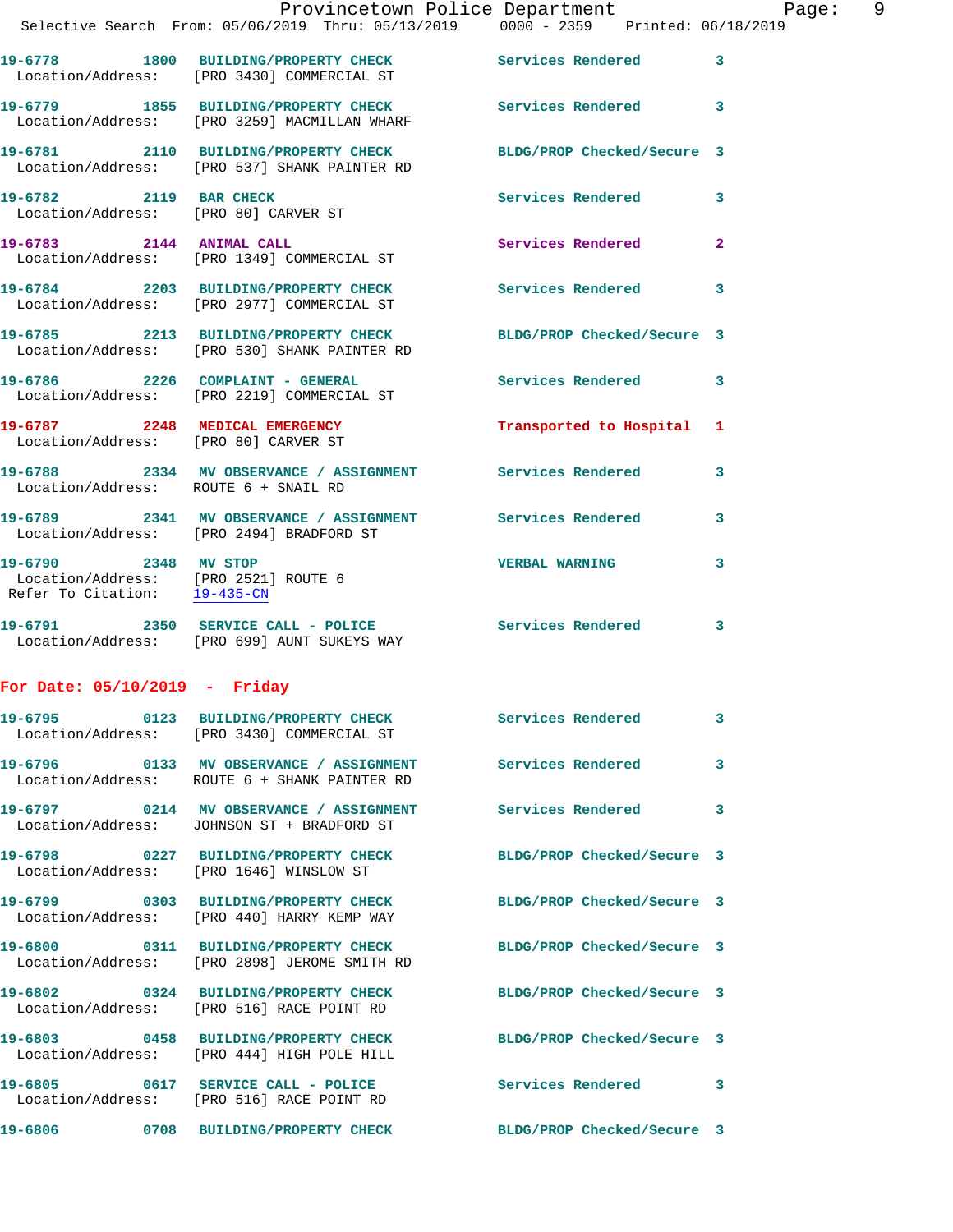|                                                                                              | Provincetown Police Department Page: 10<br>Selective Search From: 05/06/2019 Thru: 05/13/2019   0000 - 2359   Printed: 06/18/2019 |                            |              |
|----------------------------------------------------------------------------------------------|-----------------------------------------------------------------------------------------------------------------------------------|----------------------------|--------------|
|                                                                                              | Location/Address: [PRO 3272] COMMERCIAL ST                                                                                        |                            |              |
|                                                                                              | 19-6807 0724 SERVICE CALL - POLICE 3 Services Rendered 3<br>Location/Address: [PRO 3296] SHANK PAINTER RD                         |                            |              |
|                                                                                              | 19-6809 0802 SERVICE CALL - POLICE Services Rendered<br>Location/Address: [PRO 16] BRADFORD ST                                    |                            | 3            |
|                                                                                              | 19-6810 0836 PARK, WALK & TALK 6 Services Rendered 3<br>Location/Address: [PRO 37] BRADFORD ST                                    |                            |              |
|                                                                                              | 19-6812 0929 BUILDING/PROPERTY CHECK BLDG/PROP Checked/Secure 3<br>Location/Address: [PRO 3317] CEMETERY RD                       |                            |              |
|                                                                                              | 19-6813 0929 BUILDING/PROPERTY CHECK BLDG/PROP Checked/Secure 3<br>Location/Address: [PRO 3318] CEMETERY RD                       |                            |              |
|                                                                                              | 19-6814      0931   ASSIST DEPARTMENT / MUTUAL AID    Could Not Locate       3<br>Location/Address:   [PRO 1231]COMMERCIAL ST     |                            |              |
|                                                                                              | 19-6816 1014 PARK, WALK & TALK<br>Location/Address: [PRO 2645] SHANK PAINTER RD                                                   | Services Rendered          | 3            |
|                                                                                              | 19-6817 1024 ANIMAL CALL<br>Location/Address: [PRO 1196] BRADFORD ACRES RD                                                        | SPOKEN TO                  | $\mathbf{2}$ |
| 19-6818 1028 MV COMPLAINT<br>Location/Address: CARVER ST                                     |                                                                                                                                   | Services Rendered          | $\mathbf{2}$ |
| Location/Address: [PRO 3287] ROUTE 6                                                         | 19-6819 1040 BUILDING/PROPERTY CHECK BLDG/PROP Checked/Secure 3                                                                   |                            |              |
| Refer To Citation: 19-436-CN                                                                 | 19-6820 1045 MV STOP<br>Location/Address: [PRO 3966] SHANK PAINTER RD                                                             | <b>VERBAL WARNING</b>      | 3            |
|                                                                                              | 19-6821 1058 SERVICE CALL - POLICE 3 Services Rendered 3<br>Location/Address: [PRO 542] SHANK PAINTER RD                          |                            |              |
| Location/Address: ROUTE 6                                                                    | 19-6822 1119 MV OBSERVANCE / ASSIGNMENT Services Rendered                                                                         |                            | 3            |
| 19-6823 1133 MV STOP<br>Location/Address: [PRO 2479] ROUTE 6<br>Refer To Citation: 19-437-CN |                                                                                                                                   | <b>VERBAL WARNING</b>      |              |
| 19-6824 1143 MV STOP<br>Location/Address: [PRO 2513] ROUTE 6<br>Refer To Citation: T1244526  |                                                                                                                                   | Citation / Warning Issue 3 |              |
| 19-6825 1148 MV STOP<br>Location/Address: [PRO 2513] ROUTE 6<br>Refer To Citation: 19-438-CN |                                                                                                                                   | <b>VERBAL WARNING</b>      | 3            |
| 19-6826 1154 MV STOP<br>Location/Address: [PRO 2479] ROUTE 6<br>Refer To Citation: 19-439-CN |                                                                                                                                   | <b>VERBAL WARNING</b>      | 3            |
| 19-6827 1156 MV STOP<br>Location/Address: [PRO 2519] ROUTE 6<br>Refer To Citation: 19-440-CN |                                                                                                                                   | <b>VERBAL WARNING</b>      | 3            |
|                                                                                              | 19-6828 1233 911 - GENERAL<br>Location/Address: [PRO 1874] FRANKLIN ST                                                            | Services Rendered          | 1            |
|                                                                                              | 19-6829 1314 SERVICE CALL - POLICE<br>Location/Address: [PRO 958] JEROME SMITH RD                                                 | Services Rendered          | 3            |
|                                                                                              | 19-6830 1355 SERVICE CALL - POLICE<br>Location/Address: [PRO 542] SHANK PAINTER RD                                                | Services Rendered          | 3            |
|                                                                                              |                                                                                                                                   |                            |              |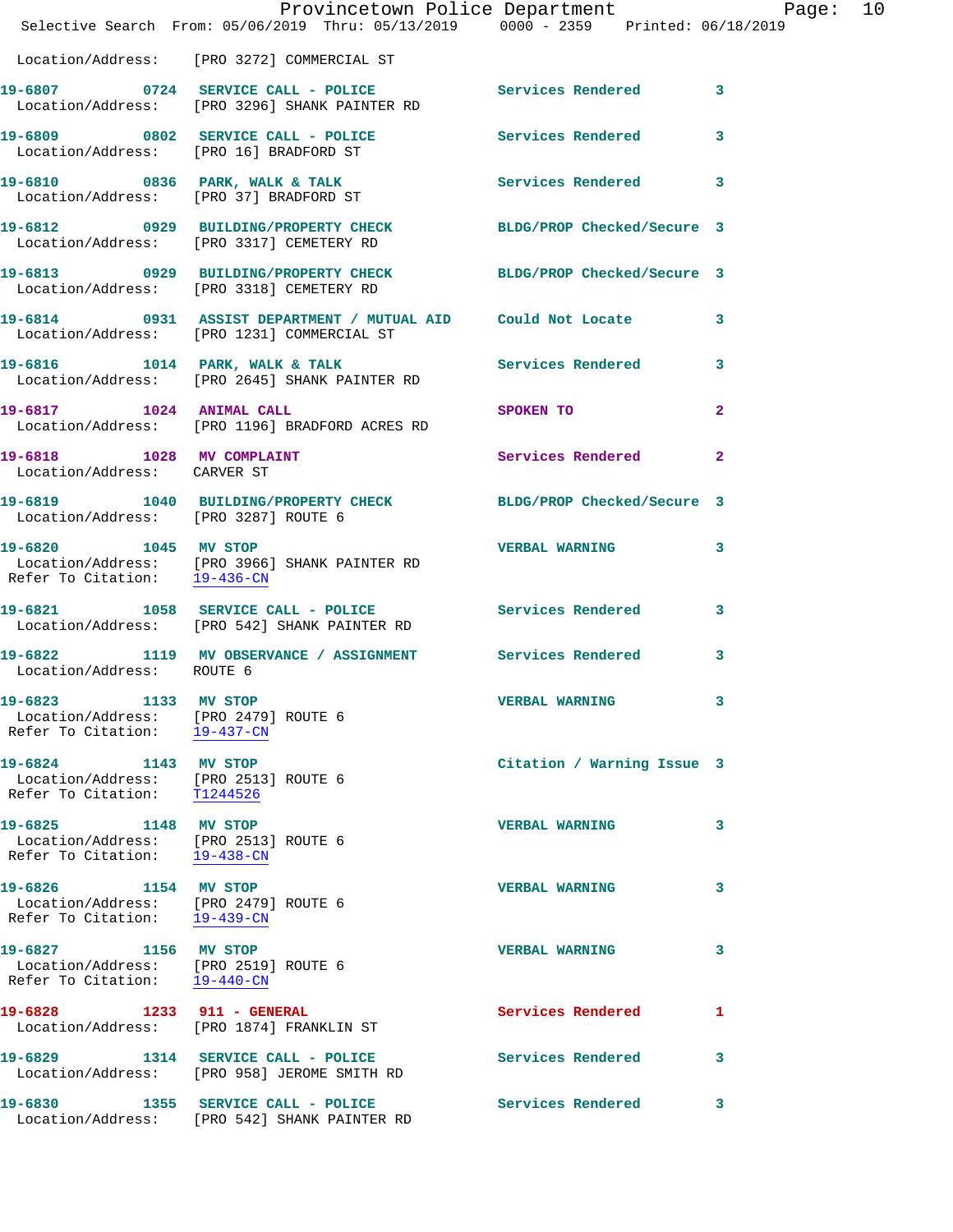|                                                                                                               | Provincetown Police Department Page: 11                                                                         |                            |              |
|---------------------------------------------------------------------------------------------------------------|-----------------------------------------------------------------------------------------------------------------|----------------------------|--------------|
|                                                                                                               | Selective Search From: 05/06/2019 Thru: 05/13/2019   0000 - 2359   Printed: 06/18/2019                          |                            |              |
|                                                                                                               | 19-6831 1402 HAZARDS<br>Location/Address: [PRO 357] COMMERCIAL ST                                               | Referred to Other Agency 2 |              |
|                                                                                                               | 19-6833 1506 MEDICAL EMERGENCY<br>Location/Address: [PRO 1874] FRANKLIN ST                                      | Transported to Hospital 1  |              |
| Location/Address: [PRO 3440] ROUTE 6                                                                          | 19-6834 1644 MV OBSERVANCE / ASSIGNMENT Citation / Warning Issue 3                                              |                            |              |
| 19-6835 1705 MV STOP<br>Location/Address: ROUTE 6<br>Refer To Citation: T1244528<br>Refer To Arrest: 19-59-AR |                                                                                                                 | Arrest(s) Made 3           |              |
|                                                                                                               | 19-6836 1715 PARKING COMPLAINT<br>Location/Address: [PRO 272] COMMERCIAL ST                                     | Referred to Other Agency 3 |              |
|                                                                                                               | 19-6837 1904 BUILDING/PROPERTY CHECK Services Rendered 3<br>Location/Address: [PRO 3430] COMMERCIAL ST          |                            |              |
| 19-6839 1908 MV STOP<br>Refer To Citation: T1244254                                                           | Location/Address: [PRO 57] BRADFORD ST                                                                          | Citation / Warning Issue 3 |              |
|                                                                                                               | 19-6838 1909 MV OBSERVANCE / ASSIGNMENT Services Rendered 3<br>Location/Address: BRADFORD ST + HOWLAND ST       |                            |              |
| Location/Address: ROUTE 6 + SNAIL RD                                                                          | 19-6840 2046 MV OBSERVANCE / ASSIGNMENT Services Rendered 3                                                     |                            |              |
|                                                                                                               | 19-6841 2054 FOLLOW UP<br>Location/Address: [PRO 1874] FRANKLIN ST                                              | Services Rendered          | $\mathbf{2}$ |
|                                                                                                               | 19-6842 2059 SUSPICIOUS ACTIVITY<br>Location/Address: [PRO 1282] BANGS ST                                       | SPOKEN TO                  | $\mathbf{2}$ |
| Refer To Citation: T1244546                                                                                   | 19-6843 2120 MV STOP<br>Location/Address: COMMERCIAL ST + YOUNGS CT                                             | Citation / Warning Issue 3 |              |
| 19-6844 2124 MV STOP<br>Refer To Citation: 19-441-CN                                                          | Location/Address: [PRO 521] ROUTE 6                                                                             | <b>VERBAL WARNING</b>      | 3            |
|                                                                                                               | 19-6845 2144 BUILDING/PROPERTY CHECK Services Rendered 3<br>Location/Address: [PRO 3259] MACMILLAN WHARF        |                            |              |
|                                                                                                               | 19-6846 2145 BUILDING/PROPERTY CHECK BLDG/PROP Checked/Secure 3<br>Location/Address: [PRO 537] SHANK PAINTER RD |                            |              |
|                                                                                                               | 19-6847 2151 MV OBSERVANCE / ASSIGNMENT Services Rendered<br>Location/Address: BRADFORD ST + HOWLAND ST         |                            | 3            |
|                                                                                                               | 19-6849 2355 PARK, WALK & TALK<br>Location/Address: [PRO 3430] COMMERCIAL ST                                    | Services Rendered          | 3            |
|                                                                                                               | 19-6850 2356 PARK, WALK & TALK<br>Location/Address: [PRO 3870] COMMERCIAL ST                                    | Services Rendered 3        |              |
| For Date: $05/11/2019$ - Saturday                                                                             |                                                                                                                 |                            |              |
|                                                                                                               | 19-6851 0000 BAR CHECK<br>Location/Address: [PRO 399] COMMERCIAL ST                                             | <b>Services Rendered</b>   | 3            |
| 19-6852 0005 BAR CHECK                                                                                        | Location/Address: [PRO 3443] COMMERCIAL ST                                                                      | Services Rendered          | 3            |
|                                                                                                               | 19-6853 0104 MV OBSERVANCE / ASSIGNMENT Services Rendered 3                                                     |                            |              |

Location/Address: [PRO 37] BRADFORD ST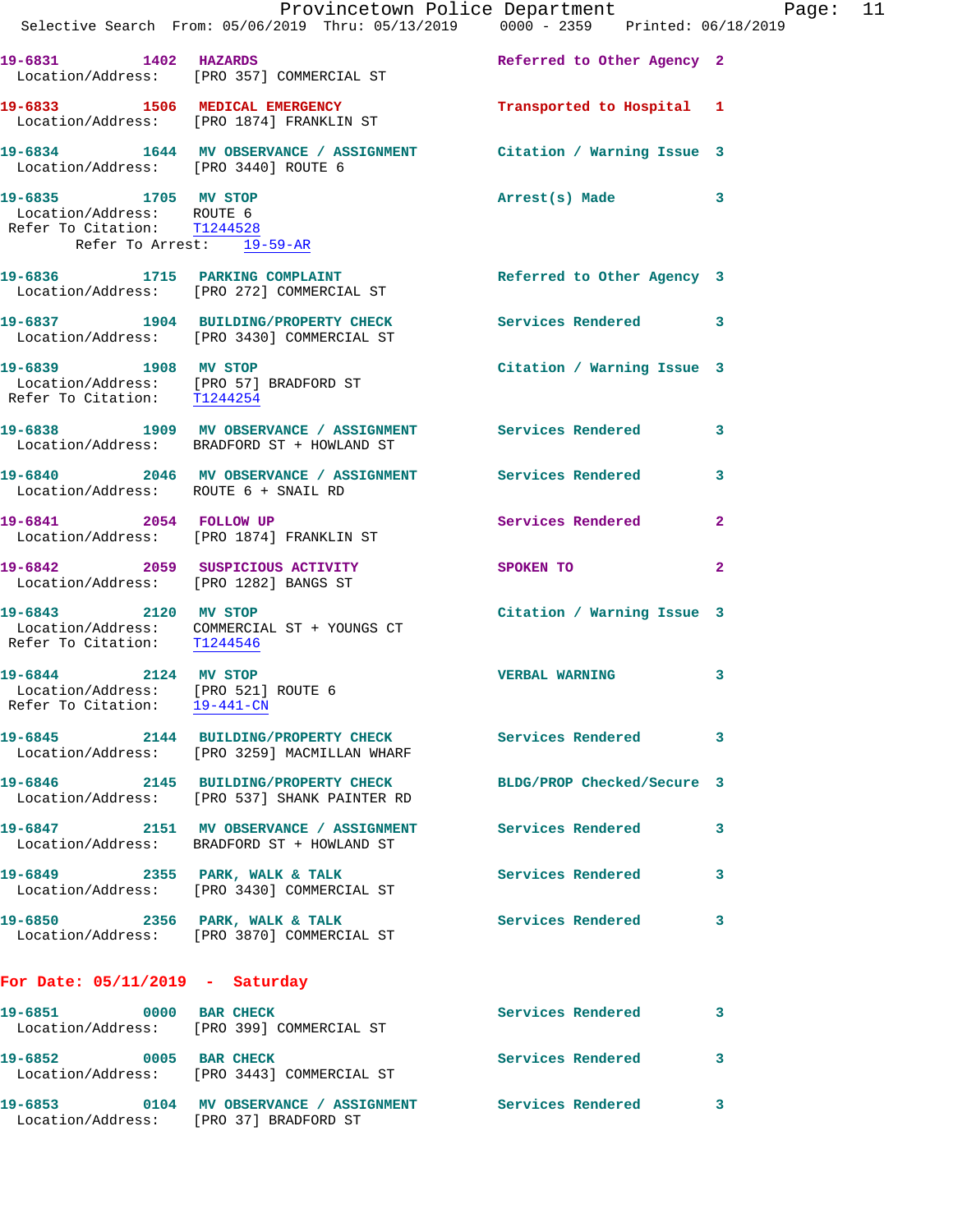|                                       | Provincetown Police Department Page: 12<br>Selective Search From: 05/06/2019 Thru: 05/13/2019   0000 - 2359   Printed: 06/18/2019                |                           |              |  |
|---------------------------------------|--------------------------------------------------------------------------------------------------------------------------------------------------|---------------------------|--------------|--|
|                                       | 19-6854 0120 BUILDING/PROPERTY CHECK BLDG/PROP Checked/Secure 3<br>Location/Address: [PRO 2977] COMMERCIAL ST                                    |                           |              |  |
|                                       | 19-6855 0139 BUILDING/PROPERTY CHECK BLDG/PROP Checked/Secure 3<br>Location/Address: [PRO 1778] SHANK PAINTER RD                                 |                           |              |  |
|                                       | 19-6856 0519 BUILDING/PROPERTY CHECK Services Rendered 3<br>Location/Address: [PRO 2490] PROVINCELANDS RD                                        |                           |              |  |
|                                       | 19-6857 0519 MV OBSERVANCE / ASSIGNMENT Services Rendered 3<br>Location/Address: [PRO 2489] BRADFORD ST                                          |                           |              |  |
|                                       | 19-6858 0634 BUILDING/PROPERTY CHECK BLDG/PROP Checked/Secure 3<br>Location/Address: [PRO 519] RACE POINT RD                                     |                           |              |  |
|                                       | 19-6859 0819 BUILDING/PROPERTY CHECK Services Rendered 3<br>Location/Address: [PRO 2977] COMMERCIAL ST                                           |                           |              |  |
|                                       | 19-6860 0854 BUILDING/PROPERTY CHECK Services Rendered 3<br>Location/Address: [PRO 3259] MACMILLAN WHARF                                         |                           |              |  |
|                                       | 19-6861 0906 BUILDING/PROPERTY CHECK Citation / Warning Issue 3<br>Location/Address: [PRO 2481] TREMONT ST<br>Refer To Citation: <u>T1244330</u> |                           |              |  |
| Location/Address: HANCOCK ST          | 19-6862 1058 PARKING COMPLAINT Services Rendered 3                                                                                               |                           |              |  |
|                                       | 19-6864 1113 LOST PROPERTY<br>Location/Address: [PRO 542] SHANK PAINTER RD                                                                       | Services Rendered         | 3            |  |
|                                       | 19-6863 1118 BUILDING/PROPERTY CHECK Services Rendered 3<br>Location/Address: [PRO 2483] COMMERCIAL ST                                           |                           |              |  |
|                                       | 19-6865 1133 MV OBSERVANCE / ASSIGNMENT Services Rendered<br>Location/Address: STANDISH ST + BRADFORD ST                                         |                           | 3            |  |
|                                       | 19-6866 1327 PARK, WALK & TALK 1999 Services Rendered 3<br>Location/Address: COMMERCIAL ST + RYDER ST                                            |                           |              |  |
| Location/Address: [PRO 1370] COURT ST | 19-6867 1345 SERVICE CALL - POLICE Services Rendered                                                                                             |                           | 3            |  |
| Location/Address: ROUTE 6             | 19-6868 1355 MV OBSERVANCE / ASSIGNMENT Services Rendered                                                                                        |                           | 3            |  |
|                                       | 19-6869 1459 MV COMPLAINT<br>Location/Address: [PRO 3430] COMMERCIAL ST                                                                          | Services Rendered         | $\mathbf{2}$ |  |
|                                       | 19-6870 1554 MEDICAL EMERGENCY<br>Location/Address: [PRO 440] HARRY KEMP WAY                                                                     | Transported to Hospital 1 |              |  |
|                                       | 19-6871 1600 SERVE SUMMONS<br>Location/Address: [PRO 3908] COMMERCIAL ST                                                                         | Services Rendered         | 3            |  |
|                                       | 19-6873 1619 MV OBSERVANCE / ASSIGNMENT Services Rendered 3<br>Location/Address: HOWLAND ST + BRADFORD ST                                        |                           |              |  |
|                                       | 19-6874 1649 BUILDING/PROPERTY CHECK Services Rendered<br>Location/Address: [PRO 2494] BRADFORD ST                                               |                           | 3            |  |
|                                       | 19-6876 1658 PARK, WALK & TALK<br>Location: [PRO 3431] LOPES SQUARE                                                                              | Services Rendered 3       |              |  |
|                                       | 19-6877 1700 MEDICAL EMERGENCY<br>Location/Address: [PRO 1429] SANDY HILL LN                                                                     | Transported to Hospital 1 |              |  |
| 19-6878 1721 ASSIST CITIZEN           | Location/Address: [PRO 542] SHANK PAINTER RD                                                                                                     | Services Rendered 3       |              |  |

**19-6879 1723 ALARM - GENERAL False Alarm 1**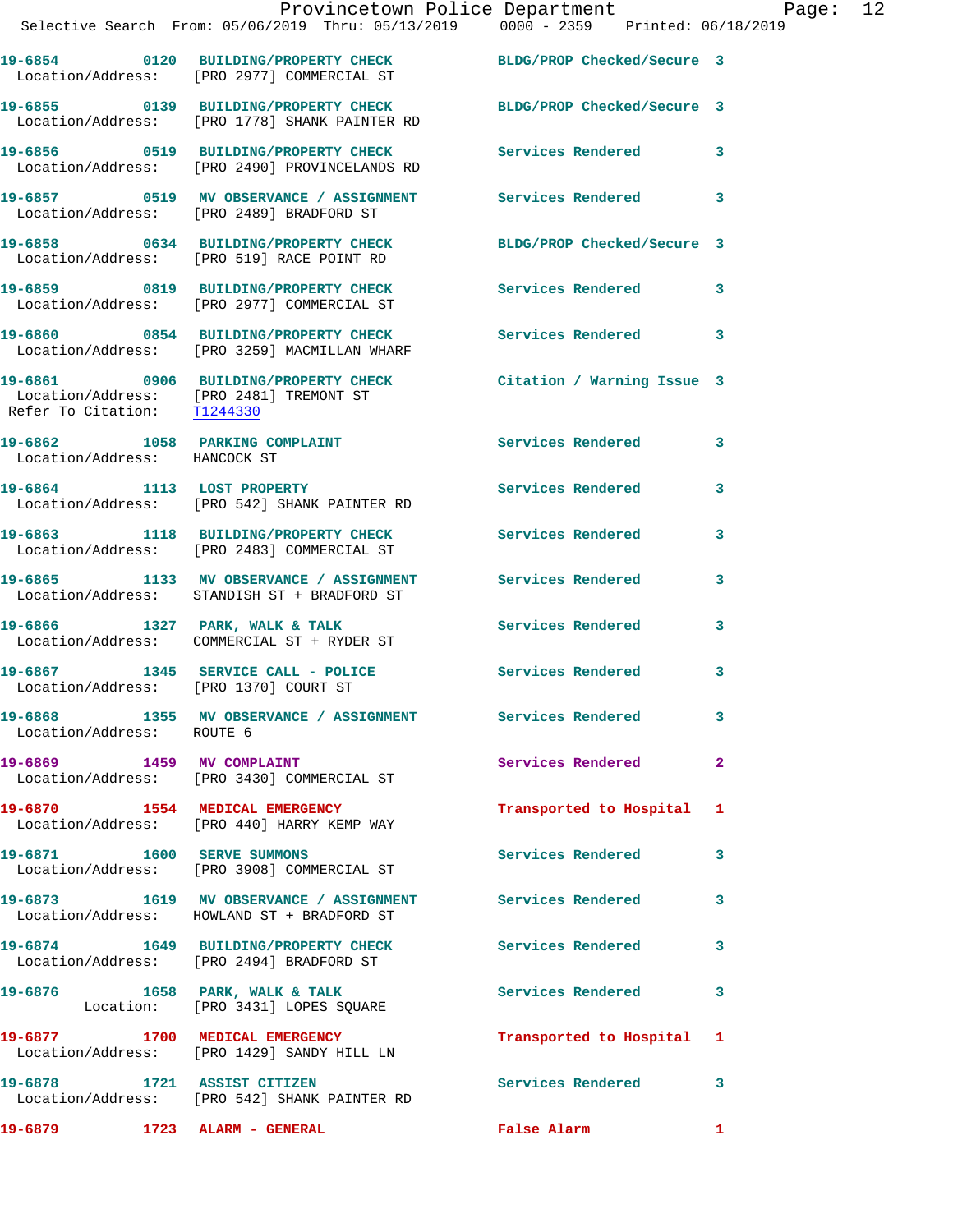|                                        | Provincetown Police Department Page: 13<br>Selective Search From: 05/06/2019 Thru: 05/13/2019   0000 - 2359   Printed: 06/18/2019 |                     |   |
|----------------------------------------|-----------------------------------------------------------------------------------------------------------------------------------|---------------------|---|
|                                        | Location/Address: [PRO 444] HIGH POLE HILL                                                                                        |                     |   |
| Location/Address: HARRY KEMP WAY       | 19-6880 1806 MV OBSERVANCE / ASSIGNMENT Services Rendered 3                                                                       |                     |   |
|                                        | 19-6881 1824 MV OBSERVANCE / ASSIGNMENT Services Rendered<br>Location/Address: [PRO 3296] SHANK PAINTER RD                        |                     | 3 |
|                                        | 19-6883 1937 BUILDING/PROPERTY CHECK Services Rendered 3<br>Location/Address: [PRO 3430] COMMERCIAL ST                            |                     |   |
|                                        | 19-6884 1945 BUILDING/PROPERTY CHECK Services Rendered 3<br>Location/Address: [PRO 2977] COMMERCIAL ST                            |                     |   |
| Location/Address: ROUTE 6 + SNAIL RD   | 19-6885 2011 MV OBSERVANCE / ASSIGNMENT Services Rendered 3                                                                       |                     |   |
|                                        | 19-6887 2043 MEDICAL EMERGENCY PATIENT REFUSAL Location/Address: [PRO 2217] COMMERCIAL ST                                         |                     | 1 |
|                                        | 19-6888 2108 ASSIST DEPARTMENT / MUTUAL AID Services Rendered<br>Location: [TRU] TRURO POLICE DEPARTMENT                          |                     | 3 |
|                                        | 19-6889 2124 BAR CHECK<br>Location/Address: [PRO 272] COMMERCIAL ST                                                               | Services Rendered 3 |   |
|                                        | 19-6890 2124 ALARM - FIRE<br>Location/Address: [PRO 2227] BRADFORD ST                                                             | False Alarm         | 1 |
|                                        | 19-6892 2304 BUILDING/PROPERTY CHECK BLDG/PROP Checked/Secure 3<br>Location/Address: [PRO 537] SHANK PAINTER RD                   |                     |   |
|                                        | 19-6893 2307 BAR CHECK<br>Location/Address: [PRO 399] COMMERCIAL ST                                                               | Services Rendered 3 |   |
|                                        | 19-6891 2308 PARK, WALK & TALK 3 Services Rendered 3<br>Location/Address: [PRO 105] COMMERCIAL ST                                 |                     |   |
| 19-6894 2312 BAR CHECK                 | Location/Address: [PRO 272] COMMERCIAL ST                                                                                         | Services Rendered   | 3 |
| 2316 BAR CHECK<br>19-6895              | Location/Address: [PRO 3443] COMMERCIAL ST                                                                                        | Services Rendered 3 |   |
|                                        | 19-6896 2337 BUILDING/PROPERTY CHECK BLDG/PROP Checked/Secure 3<br>Location/Address: [PRO 2483] COMMERCIAL ST                     |                     |   |
| For Date: $05/12/2019$ - Sunday        |                                                                                                                                   |                     |   |
|                                        | 19-6897 0013 BUILDING/PROPERTY CHECK BLDG/PROP Checked/Secure 3<br>Location/Address: [PRO 3259] MACMILLAN WHARF                   |                     |   |
|                                        | 19-6898 0028 BUILDING/PROPERTY CHECK BLDG/PROP Checked/Secure 3<br>Location/Address: [PRO 3430] COMMERCIAL ST                     |                     |   |
|                                        | 19-6899 0046 PARK, WALK & TALK 1999 Services Rendered<br>Location/Address: [PRO 105] COMMERCIAL ST                                |                     | 3 |
|                                        | 19-6900 0058 MV OBSERVANCE / ASSIGNMENT No Action Required 3<br>Location/Address: BRADFORD ST + STANDISH ST                       |                     |   |
| Refer To Field Int: 19-19-FI           | 19-6901 0118 ASSIST DEPARTMENT / MUTUAL AID Services Rendered<br>Location: [WEL] WELLFLEET PD                                     |                     | 3 |
|                                        | 19-6902 0120 MEDICAL EMERGENCY PATIENT REFUSAL<br>Location/Address: [PRO 2645] SHANK PAINTER RD                                   |                     | 1 |
| Location/Address: ROUTE 6 + CONWELL ST | 19-6903 0215 MV OBSERVANCE / ASSIGNMENT Services Rendered                                                                         |                     | 3 |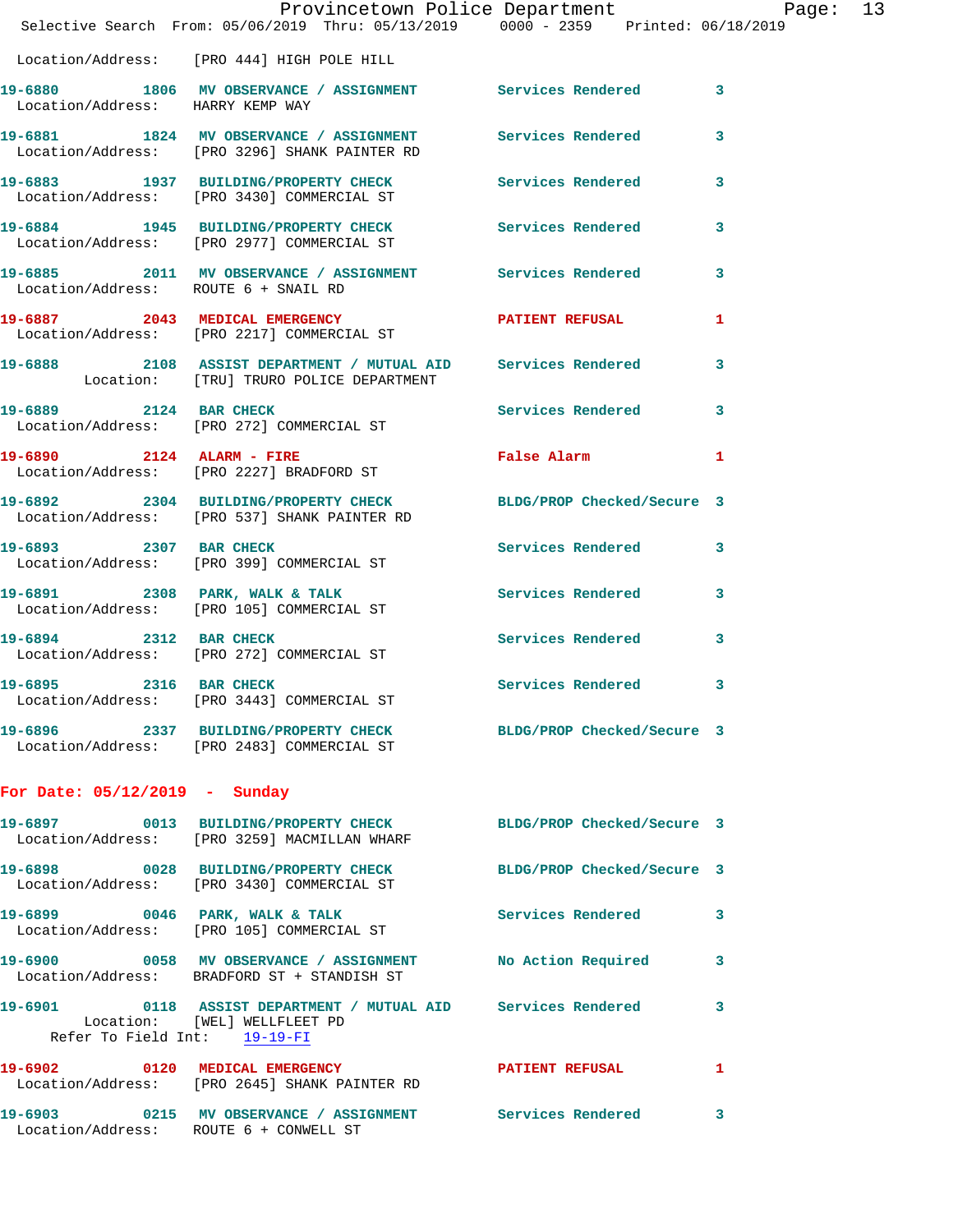|                               | 19-6904 0304 BUILDING/PROPERTY CHECK<br>Location/Address: [PRO 2977] COMMERCIAL ST                                 | BLDG/PROP Checked/Secure 3 |                         |
|-------------------------------|--------------------------------------------------------------------------------------------------------------------|----------------------------|-------------------------|
|                               | 19-6905 0307 BUILDING/PROPERTY CHECK<br>Location/Address: [PRO 2977] COMMERCIAL ST                                 | BLDG/PROP Checked/Secure 3 |                         |
|                               | 19-6906 0348 BUILDING/PROPERTY CHECK<br>Location/Address: [PRO 2898] JEROME SMITH RD                               | BLDG/PROP Checked/Secure 3 |                         |
|                               | 19-6907 0521 MEDICAL EMERGENCY<br>Location/Address: [PRO 641] COMMERCIAL ST                                        | Transported to Hospital 1  |                         |
|                               | 19-6908 0604 BUILDING/PROPERTY CHECK<br>Location/Address: [PRO 519] RACE POINT RD                                  | BLDG/PROP Checked/Secure 3 |                         |
|                               | 19-6910 0820 MEDICAL EMERGENCY<br>Location/Address: [PRO 2276] WINTHROP ST                                         | Transported to Hospital 1  |                         |
|                               | 19-6909 0823 BUILDING/PROPERTY CHECK<br>Location/Address: [PRO 2483] COMMERCIAL ST                                 | Services Rendered          | 3                       |
| Location/Address: ROUTE 6     | 19-6911 0844 MV OBSERVANCE / ASSIGNMENT Services Rendered                                                          |                            | 3                       |
|                               | 19-6912 0846 MV DISABLED<br>Location/Address: [PRO 2521] ROUTE 6                                                   | Unfounded                  | $\mathbf{2}$            |
|                               | 19-6913 0858 MV OBSERVANCE / ASSIGNMENT<br>Location/Address: STANDISH ST + BRADFORD ST                             | Services Rendered          | $\overline{\mathbf{3}}$ |
|                               | 19-6915 0944 MEDICAL EMERGENCY<br>Location/Address: [PRO 3222] ALDEN ST                                            | Transported to Hospital 1  |                         |
|                               | 19-6917 1011 FLIGHT COVERAGE<br>Location/Address: [PRO 516] RACE POINT RD                                          | Services Rendered          | $\overline{2}$          |
|                               | 19-6918 1047 MV OBSERVANCE / ASSIGNMENT Services Rendered<br>Location/Address: COMMERCIAL ST + PROVINCELANDS RD    |                            | 3                       |
| 19-6919 1103 MV COMPLAINT     | Location/Address: [PRO 175] COMMERCIAL ST                                                                          | Services Rendered          | $\mathbf{2}$            |
| 19-6920 1226 MV COLLISION     | Location/Address: [PRO 1970] BRADFORD ST<br>Refer To Accident: 19-26-AC                                            | Services Rendered 1        |                         |
| 19-6921                       | 1311 MV DISABLED<br>Location/Address: [PRO 105] COMMERCIAL ST                                                      | <b>Services Rendered</b>   | $\mathbf{2}^-$          |
|                               | 19-6922 1425 FIRE - STRUCTURE<br>Location/Address: [PRO 795] COMMERCIAL ST                                         | Removed Hazard             | 1                       |
|                               | 19-6923 1507 MV OBSERVANCE / ASSIGNMENT Services Rendered<br>Location/Address: [PRO 3670] SHANK PAINTER RD         |                            | $\overline{\mathbf{3}}$ |
|                               | 19-6924 1539 MEDICAL EMERGENCY<br>Location/Address: [PRO 3660] COURT ST                                            | Transported to Hospital 1  |                         |
| Location/Address: FRANKLIN ST | 19-6925 1559 MEDICAL EMERGENCY                                                                                     | <b>PATIENT REFUSAL</b>     | 1                       |
|                               | 19-6926 1639 PARK, WALK & TALK<br>Location/Address: [PRO 4136] BRADFORD ST                                         | <b>Services Rendered</b>   | 3                       |
|                               | 19-6927 1648 MV OBSERVANCE / ASSIGNMENT Services Rendered<br>Location/Address: BRADFORD ST EXT + TELEGRAPH HILL RD |                            | 3                       |
| 19-6928                       | 1735 DISTURBANCE - FIGHT / ARGUMENT SPOKEN TO                                                                      |                            | $\mathbf{1}$            |

Location/Address: [PRO 3670] SHANK PAINTER RD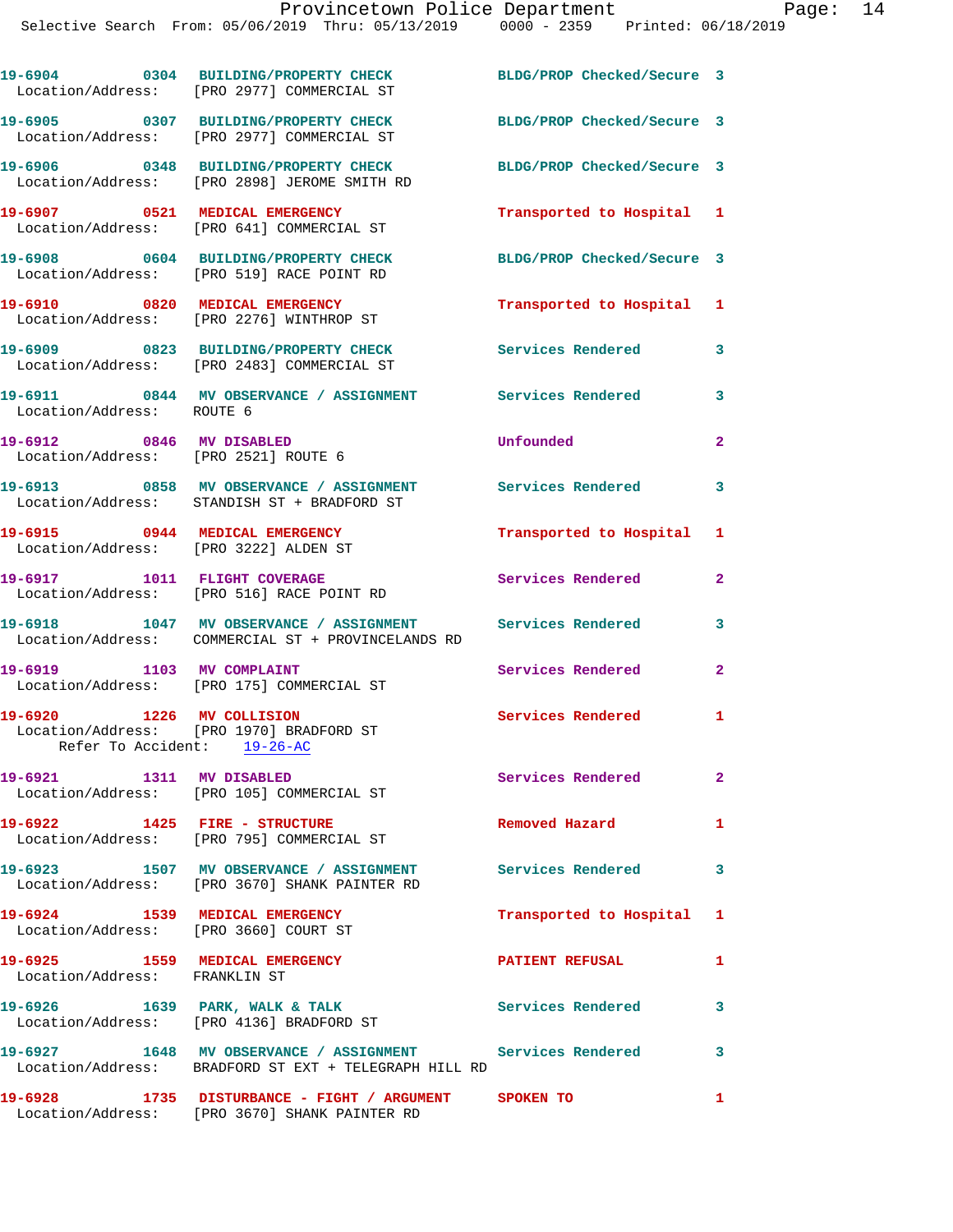|                                      | Provincetown Police Department Page: 15<br>Selective Search From: 05/06/2019 Thru: 05/13/2019                0000 - 2359   Printed: 06/18/2019 |                           |              |
|--------------------------------------|------------------------------------------------------------------------------------------------------------------------------------------------|---------------------------|--------------|
|                                      | 19-6929 1743 PARKING COMPLAINT No Action Required 3<br>Location/Address: [PRO 2395] BRADFORD ST                                                |                           |              |
| 19-6930 1750 MV STOP                 | $\begin{tabular}{ll} Location/Address: & \tt BRADFORD ST + ATLANTIC AVE \\ Refer To Citation: & \underline{19-442-CN} \end{tabular}$           | <b>VERBAL WARNING</b>     | 3            |
|                                      | 19-6931 1756 BUILDING/PROPERTY CHECK Services Rendered<br>Location/Address: [PRO 2493] BRADFORD ST                                             |                           | 3            |
| Location/Address: ROUTE 6 + SNAIL RD | 19-6932 1826 MV OBSERVANCE / ASSIGNMENT Services Rendered 3                                                                                    |                           |              |
|                                      | 19-6933 1905 911 - GENERAL<br>Location/Address: [PRO 146] COMMERCIAL ST                                                                        | No Action Required 1      |              |
|                                      | 19-6934 1913 MEDICAL EMERGENCY<br>Location/Address: [PRO 524] COMMERCIAL ST                                                                    | Transported to Hospital 1 |              |
|                                      | 19-6935 2028 BUILDING/PROPERTY CHECK Services Rendered 3<br>Location/Address: [PRO 2898] JEROME SMITH RD                                       |                           |              |
| Location/Address: WAREHAM ST         | 19-6936 2030 BUILDING/PROPERTY CHECK Services Rendered                                                                                         |                           | 3            |
|                                      | 19-6937 2128 MEDICAL EMERGENCY<br>Location/Address: [PRO 2645] SHANK PAINTER RD                                                                | PATIENT REFUSAL           | 1            |
|                                      | 19-6938 2137 BUILDING/PROPERTY CHECK Services Rendered<br>Location/Address: [PRO 2483] COMMERCIAL ST                                           |                           | 3            |
|                                      | 19-6939 2158 BUILDING/PROPERTY CHECK Services Rendered 3<br>Location/Address: [PRO 3296] SHANK PAINTER RD                                      |                           |              |
|                                      | 19-6940 2203 BUILDING/PROPERTY CHECK BLDG/PROP Checked/Secure 3<br>Location/Address: [PRO 530] SHANK PAINTER RD                                |                           |              |
|                                      | 19-6941 2303 BUILDING/PROPERTY CHECK Services Rendered 3<br>Location/Address: [PRO 4136] BRADFORD ST                                           |                           |              |
|                                      | 19-6942 2306 BUILDING/PROPERTY CHECK Services Rendered<br>Location/Address: [PRO 2494] BRADFORD ST                                             |                           | 3            |
|                                      | 19-6943 2314 BUILDING/PROPERTY CHECK Services Rendered<br>Location/Address: [PRO 2481] TREMONT ST                                              |                           | 3            |
|                                      | 19-6944 2317 BUILDING/PROPERTY CHECK Services Rendered<br>Location/Address: [PRO 106] COMMERCIAL ST                                            |                           | 3            |
|                                      | Location/Address: BRADFORD ST + RYDER ST                                                                                                       |                           | 3            |
| 19-6946 2338 ANIMAL CALL             | Location/Address: [PRO 542] SHANK PAINTER RD                                                                                                   | Services Rendered         | $\mathbf{2}$ |
| For Date: $05/13/2019$ - Monday      |                                                                                                                                                |                           |              |
|                                      | Location/Address: [PRO 3259] MACMILLAN WHARF                                                                                                   |                           | 3            |
|                                      | 19-6948 0012 BUILDING/PROPERTY CHECK Services Rendered<br>Location/Address: [PRO 526] RYDER ST EXT                                             |                           | 3            |
|                                      | 19-6949 		 0028 MV OBSERVANCE / ASSIGNMENT Services Rendered<br>Location/Address: BRADFORD ST + HIGH POLE HILL                                 |                           | 3            |
|                                      | 19-6950 0406 BUILDING/PROPERTY CHECK Services Rendered<br>Location/Address: [PRO 3430] COMMERCIAL ST                                           |                           | $\mathbf{3}$ |
|                                      | 19-6951       0407   MV OBSERVANCE / ASSIGNMENT       Services Rendered                                                                        |                           | 3            |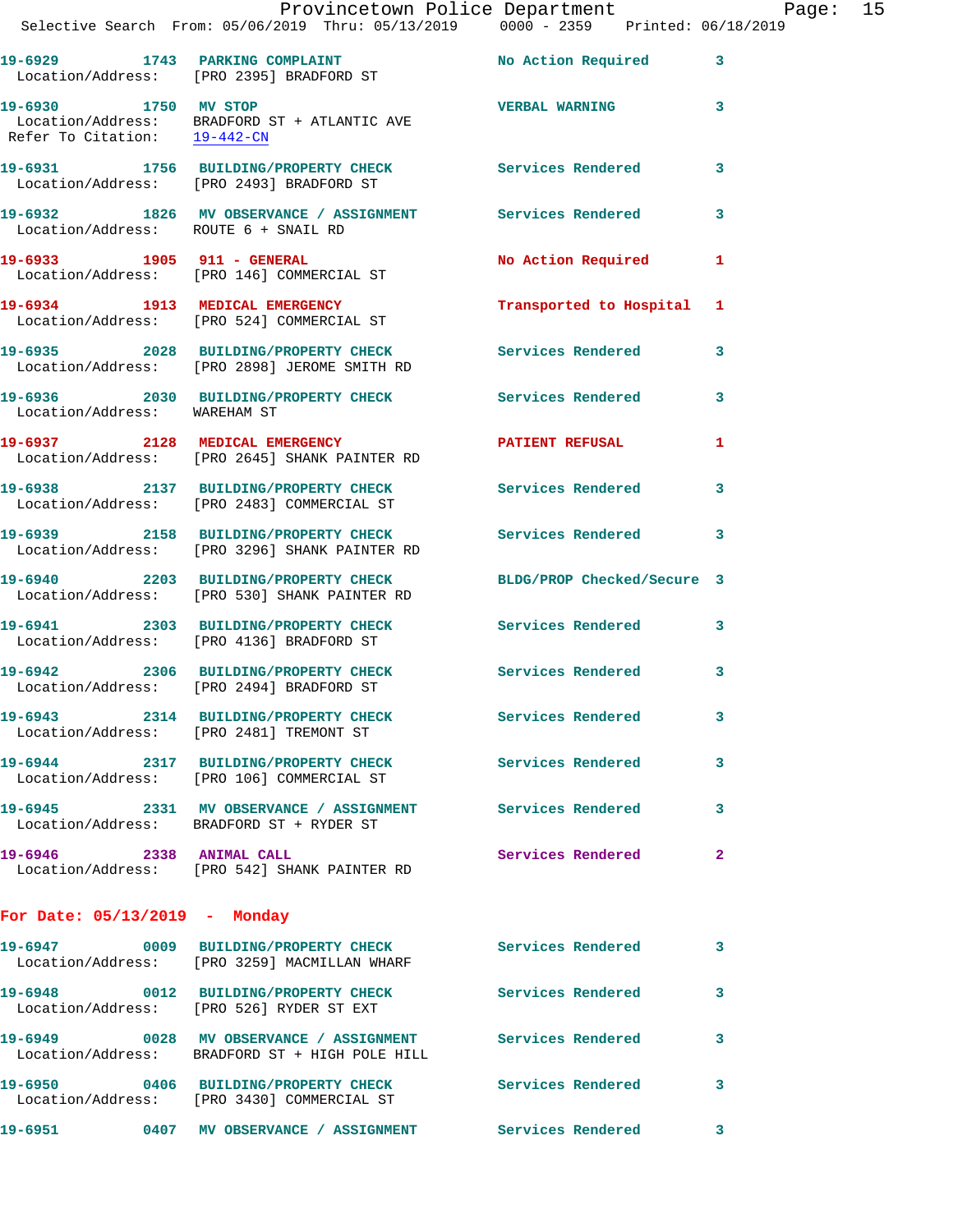|                                                                                              | Provincetown Police Department Page:<br>Selective Search From: 05/06/2019 Thru: 05/13/2019   0000 - 2359   Printed: 06/18/2019 |                          | 16           |
|----------------------------------------------------------------------------------------------|--------------------------------------------------------------------------------------------------------------------------------|--------------------------|--------------|
|                                                                                              | Location/Address: COMMERCIAL ST + SNAIL RD                                                                                     |                          |              |
|                                                                                              | 19-6952 0452 BUILDING/PROPERTY CHECK Services Rendered 3<br>Location/Address: [PRO 2483] COMMERCIAL ST                         |                          |              |
|                                                                                              | 19-6953 0504 MV OBSERVANCE / ASSIGNMENT Services Rendered<br>Location/Address: SHANK PAINTER RD + ROUTE 6                      |                          | 3            |
|                                                                                              | 19-6954 0515 BUILDING/PROPERTY CHECK Services Rendered 3<br>Location/Address: [PRO 2512] JEROME SMITH RD                       |                          |              |
| Location/Address: ROUTE 6 + SNAIL RD                                                         | 19-6955 		 0535 MV OBSERVANCE / ASSIGNMENT Services Rendered                                                                   |                          | 3            |
|                                                                                              | 19-6956 0602 BUILDING/PROPERTY CHECK Services Rendered 3<br>Location/Address: [PRO 2540] RACE POINT RD                         |                          |              |
|                                                                                              | 19-6957 0604 PARKING COMPLAINT<br>Location/Address: [PRO 758] BRADFORD ST                                                      | Services Rendered 3      |              |
|                                                                                              | 19-6958 0609 FLIGHT COVERAGE<br>Location/Address: [PRO 516] RACE POINT RD                                                      | <b>Services Rendered</b> | 3            |
|                                                                                              | 19-6959 0720 ALARM - GENERAL<br>Location/Address: [PRO 444] HIGH POLE HILL                                                     | No Action Required 1     |              |
|                                                                                              | 19-6960 0758 MV STOP<br>Location/Address: [PRO 2540] RACE POINT RD<br>Refer To Citation: $\frac{19-443-CN}{}$                  | <b>VERBAL WARNING</b>    | 3            |
|                                                                                              | 19-6961 0801 FLIGHT COVERAGE<br>Location/Address: [PRO 516] RACE POINT RD                                                      | Services Rendered 2      | 1            |
|                                                                                              | 19-6962 0821 AT SCHOOL<br>Location/Address: [PRO 569] WINSLOW ST                                                               | Services Rendered        | 3            |
|                                                                                              | 19-6963 0923 BUILDING/PROPERTY CHECK Services Rendered 3<br>Location/Address: [PRO 3259] MACMILLAN WHARF                       |                          |              |
| 19-6964 0928 MV STOP<br>Location/Address: [PRO 2513] ROUTE 6<br>Refer To Citation: 19-444-CN |                                                                                                                                | <b>VERBAL WARNING</b>    | 3            |
|                                                                                              | 19-6965 0942 GUN BOX PICK-UP<br>Location/Address: [PRO 2521] ROUTE 6                                                           | Services Rendered 3      |              |
|                                                                                              | 19-6966 1055 MV OBSERVANCE / ASSIGNMENT Citation / Warning Issue 3<br>Location/Address: COMMERCIAL ST + PROVINCELANDS RD       |                          |              |
| 19-6967 1124 MV STOP<br>Refer To Citation: 19-445-CN                                         | Location/Address: [PRO 106] COMMERCIAL ST                                                                                      | VERBAL WARNING 3         |              |
|                                                                                              | 19-6968 1209 MV COMPLAINT<br>Location/Address: [PRO 3094] COMMERCIAL ST                                                        | <b>GONE ON ARRIVAL</b>   | 2            |
| 19-6970 1239 DOG COMPLAINT                                                                   | Location/Address: [PRO 667] COMMERCIAL ST                                                                                      | Services Rendered        | $\mathbf{2}$ |
|                                                                                              | 19-6971 1245 PARK, WALK & TALK<br>  Location/Address: [PRO 175] COMMERCIAL ST                                                  | Services Rendered        | 3            |
|                                                                                              | 19-6973 1331 MISSING PERSON<br>Location/Address: [PRO 542] SHANK PAINTER RD                                                    | <b>PATIENT REFUSAL</b>   | 1            |
|                                                                                              | 19-6972 1333 MV OBSERVANCE / ASSIGNMENT Services Rendered 3<br>Location/Address: SHANK PAINTER RD + PROVINCE RD                |                          |              |
|                                                                                              | 19-6976 1508 MEDICAL EMERGENCY<br>Location/Address: HANCOCK ST + BRADFORD ST                                                   | PATIENT REFUSAL          | 1            |